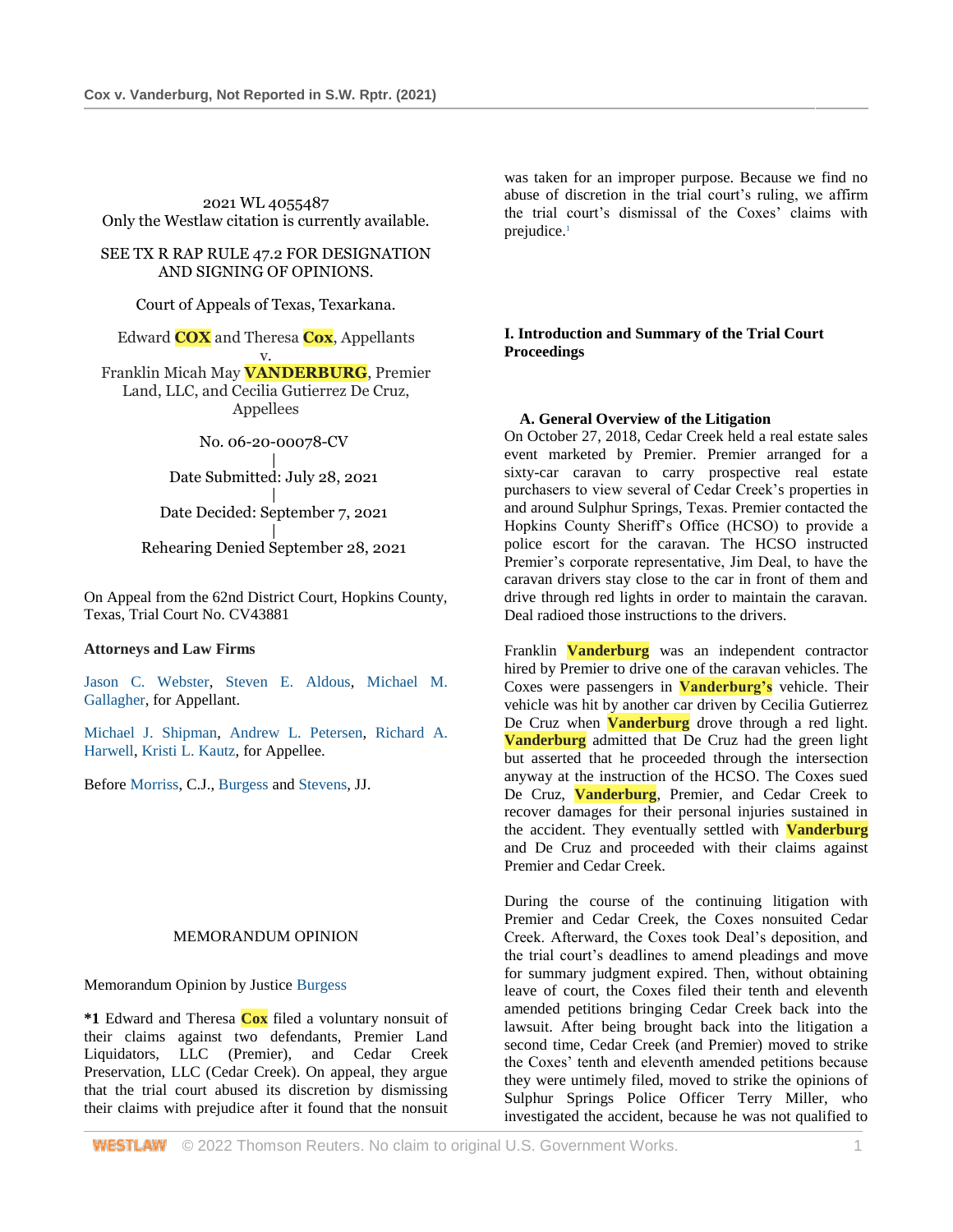give those opinions, and moved for summary judgment. The trial court granted Cedar Creek's and Premier's motions to strike Miller's opinions and set a hearing on the defendants' summary judgment motions. During the summary judgment hearing, the trial court indicated its intent to grant Premier's and Cedar Creek's motions to strike the Coxes' tenth and eleventh amended petitions. At that point, the Coxes nonsuited Cedar Creek a second time—which was less than forty-five days before trial—and filed a new lawsuit naming the same parties via a petition that was worded the same way as the stricken eleventh amended petition, with the exception of one footnote.<sup>2</sup>

#### **B. Premier and Cedar Creek Moved for Sanctions**

**\*2** After the Coxes nonsuited Cedar Creek the second time, both Premier and Cedar Creek filed motions to be adjudicated prevailing parties and motions for sanctions. Premier and Cedar Creek argued that the nonsuit and the new lawsuit were filed to circumvent the trial court's ruling striking the tenth and eleventh amended petitions. They also alleged that the nonsuit was taken to avoid the discovery deadline in the first lawsuit and because it would allow the Coxes to serve additional interrogatories, obtain more discovery, and designate a witness to replace Miller in the newly filed suit. The motions pointed out that the nonsuit was filed less than forty-five days before trial after close to two years of litigation and would cause unnecessary delay and increased litigation costs.

At the hearing on the motion for sanctions, Cedar Creek argued that the Coxes knew about their involvement well before Deal's deposition and that the argument that Deal's testimony "surprised them or changed [something] that required new direct claims or [a] new basis for claims [wa]s at the very least disingenuous, but in this case [they] believe[d] bad faith." The Coxes' attorney filed an affidavit to their opposition to the sanctions motions admitting that his purpose in taking the second nonsuit was to overcome the trial court's order striking the Coxes' eleventh amended petition. The trial court found that the Coxes' counsel acted in bad faith and deemed the nonsuit to be with prejudice. The trial court found that Premier and Cedar Creek were prevailing parties and ordered the Coxes to pay costs. Because this case involves a "death penalty" sanction, we will recite the procedural facts leading to that decision in detail.

## **II. Factual and Procedural Background**

# **A. The Parties' Pleadings**

#### **1. Claims and Defenses**

The Coxes alleged that **Vanderburg** was "operating a vehicle in the furtherance of a mission for the benefit of Premier and/or Cedar Creek" and was subject to their control or, in the alternative, held himself out as an employee or agent of Premier or Cedar Creek. The Coxes also alleged that **Vanderburg's** negligence was imputed to Premier and Cedar Creek "under the doctrine of *respondeat superior* and/or agency law." Premier and Cedar Creek answered and asserted that the Coxes' injuries were caused by third parties, that there were intervening superseding causes for the injuries, and that Theresa failed to mitigate her injuries by wearing a seat belt. Premier denied that **Vanderburg** was its agent or employee, that he was working on its behalf, or that it owned the vehicle being driven by **Vanderburg**. Premier also argued that it could not be held liable in the capacity in which it was sued because it was acting only as Cedar Creek's marketing member.

# **2. The Coxes' Motions for Summary Judgment and Partial Summary Judgment and Premier's Response**

The Coxes moved for summary judgment against Premier and for partial summary judgment on the issue of *respondeat superior.* Their motion was countered by **Vanderburg's** deposition testimony, discovery responses, an affidavit by Deal, and the limited-liability company agreement of Cedar Creek showing that Premier was its marketing member. Because the timing of the Coxes' knowledge of Cedar Creek's involvement is at issue, we discuss the evidence attached to Premier's summary judgment response below.

## **a. Vanderburg's Deposition**

In his November 21, 2019, deposition, **Vanderburg** testified that Premier sent him a check for the job and paid for the rental car he used to drive the Coxes. He also said that, while the other caravan drivers signed acknowledgement forms stating that they were courtesy shuttle drivers for Cedar Creek, he never signed the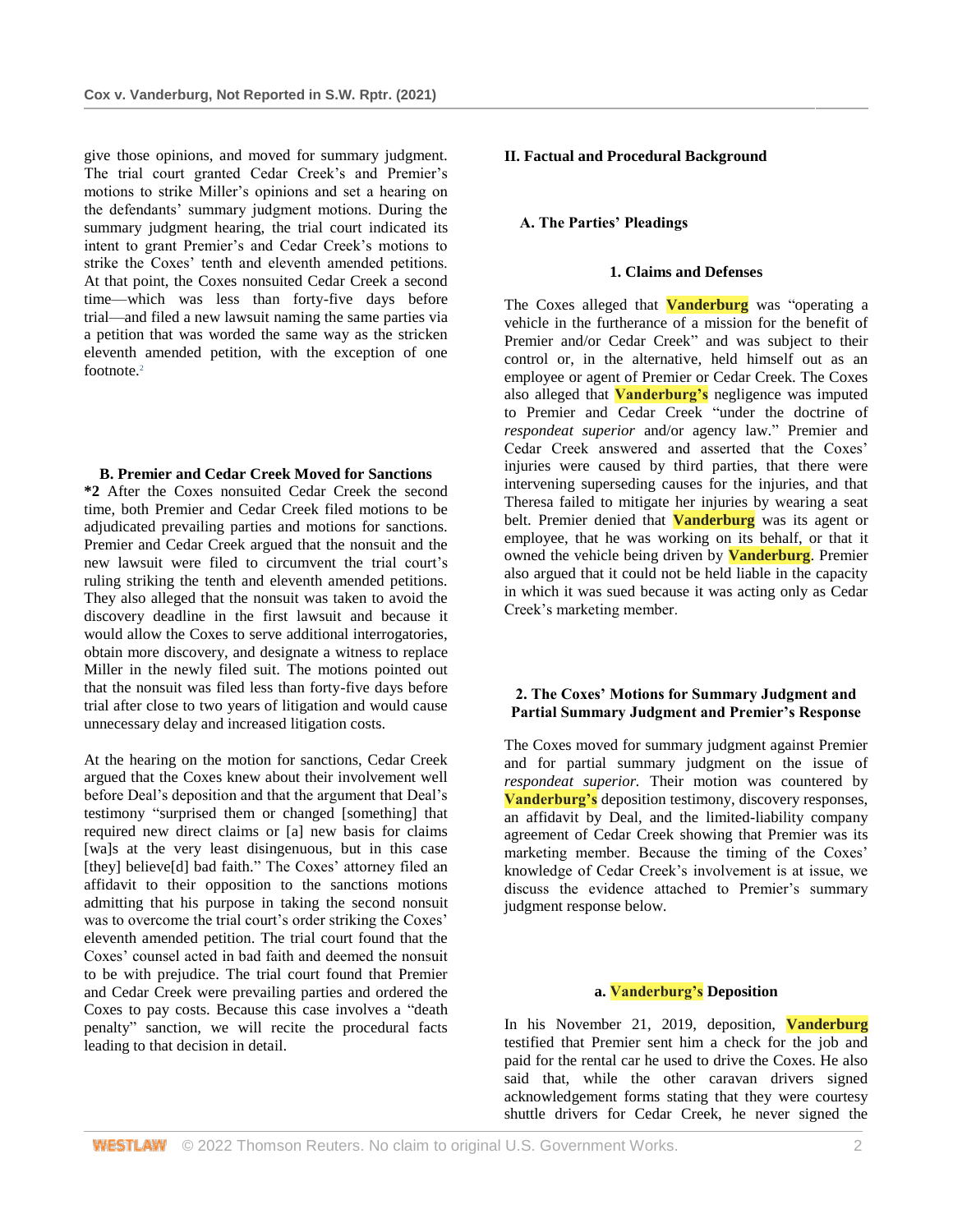acknowledgement form for this event, even though he had done so in the past for other events. The form **Vanderburg** was supposed to sign stated,

> **\*3** I have agreed to serve for one day as a Courtesy Shuttle Driver for Cedar Creek Preservation, LLC, in connection with its one day only offering to sell portions of its land .... scheduled for Saturday, October 27, 2018.... I will be furnished a radio as a means of communication .... I will use this radio to maintain contact with officials of Cedar Creek Preservation, LLC.

## **b. Cedar Creek's Responses to Requests for Admissions and Deal's Affidavit**

In its January 3, 2020, responses to requests for admissions, Cedar Creek denied that **Vanderburg** was an independent contractor for Premier and admitted that he was Cedar Creek's independent contractor. Cedar Creek also denied that **Vanderburg** was on a mission for the benefit of Premier or was subject to their control but admitted that he was "independently contracted to transport perspective purchasers to view real estate offered for sale by Cedar Creek." On January 13, Deal executed an affidavit stating that Premier was a marketing member of Cedar Creek and owned no interest in the land Cedar Creek was offering for sale and that all expenses fronted by Premier for the land sales event, including payment to **Vanderburg**, were reimbursed by Cedar Creek. Deal also swore that Premier had no contract with **Vanderburg**. As for the instructions to the caravan drivers, Deal affirmed, "[W]hen I met with the [HCSO] officers I was told to relate to the [caravan drivers] that they should turn on their hazard lights, keep close to the caravan vehicle in front of them, and follow the caravan vehicles in front of them if there were traffic lights."

## **c. The Trial Court Denied the Coxes' Summary Judgment Motions and the Coxes Filed Their Eighth Amended Petition**

On January 27, 2020, the trial court heard and denied the

Coxes' motion for summary judgment against Premier, their motion for partial summary judgment on the issue of *respondeat superior*, and their motion to strike Premier and Cedar Creek's retained expert. On the next day, the Coxes filed their eighth amended petition. The petition again sought to impute **Vanderburg's** negligence to Premiere and Cedar Creek, contained a complaint of negligent entrustment of a vehicle to an incompetent or reckless driver, and claimed that Premier and/or Cedar Creek were liable for Deal's "irresponsible and incorrect" advice to **Vanderburg** to drive through red lights because they had a police escort.<sup>3</sup>

#### **B. The Trial Court Set Critical Deadlines**

The trial court's original docket control order set February 17, 2020, as the deadline to amend or supplement pleadings. The Coxes filed a motion for continuance on February 21, and after a hearing in which Premier's counsel said she "would rather not extend ... pleadings dates ... since [they had] been pending for over a year," the trial court granted the motion for continuance but did not change the February 17 pleading deadline. Instead, it altered the deadline for discovery to May 27, 2020, altered the summary judgment motion deadline to June 12, and set the case for trial on October 19.

## **C. On the Day Before the Discovery Deadline, the Coxes Nonsuited Cedar Creek and then Deposed Deal**

**\*4** The depositions of several members of the HCSO were favorable to Premier and Cedar Creek. Lieutenant Amanda Suzanne Weatherford explained the HCSO's procedure for clearing an intersection for a caravan, stated that deputies dictate how the caravan will proceed, and testified that deputies can instruct drivers to go through intersections even if there is a red light and that it is appropriate for drivers of a caravan to do so. Sergeant Scott Jeffrey Davis, William Kelley Wise, and Alvin Joel Jordan provided similar testimony and said it would be lawful for a driver to go through a red light if instructed by a police escort during a caravan.

On May 6, 2020, the Coxes noticed their intent to take the deposition of Premier's corporate representative, Deal, on June 3. Then, on May 26, 2020, the day before the discovery deadline, the Coxes filed a notice of nonsuit without prejudice as to Cedar Creek, which the trial court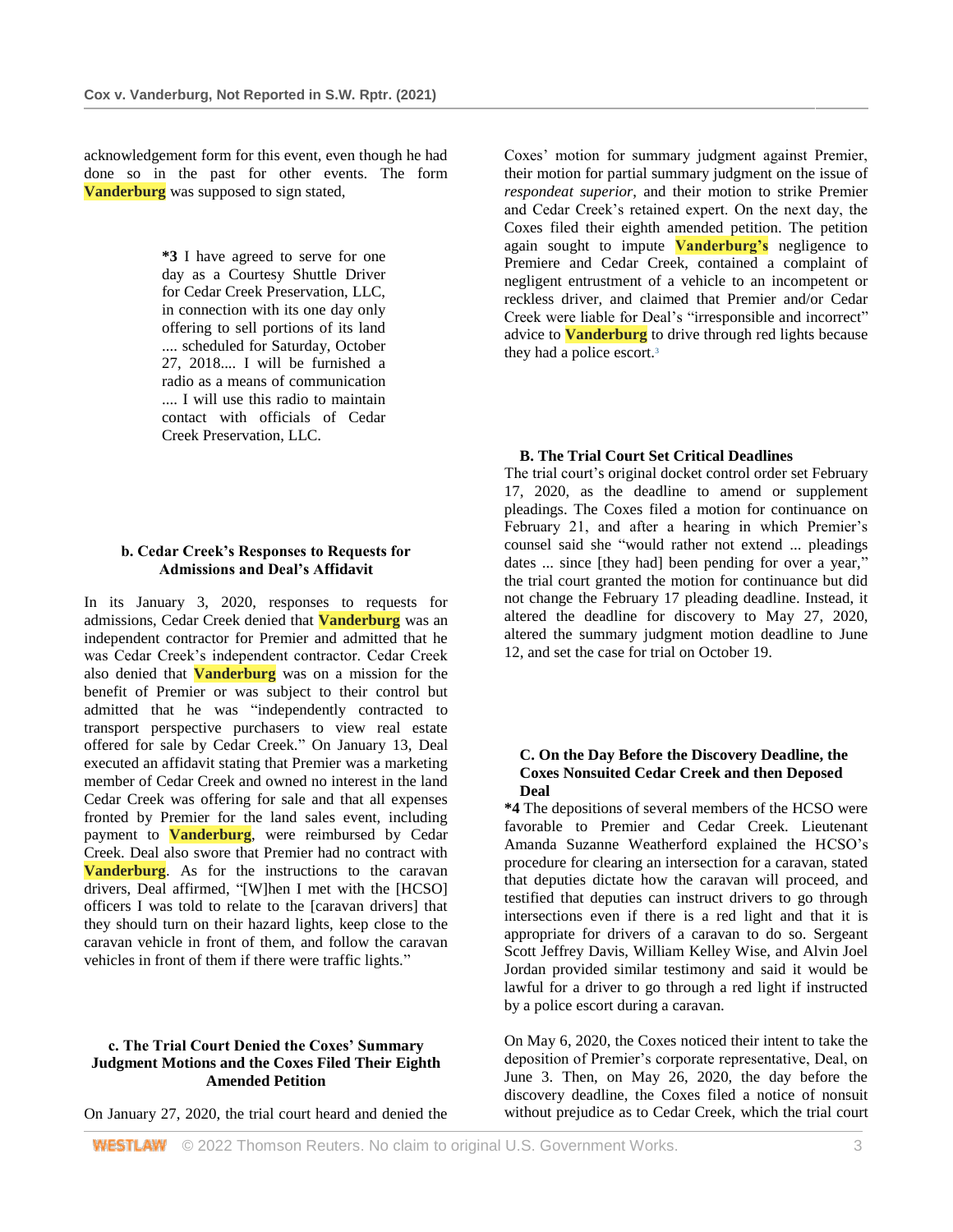granted. In his deposition, during which Cedar Creek was no longer a participating party, Deal testified to similar facts that were included in his affidavit, including that Premier paid the caravan drivers and that Cedar Creek later reimbursed them for those expenses. Deal also testified that he met with HCSO officers before the caravan started to go over the details, that it was the HCSO that made the decision to move forward with the caravan, that the drivers were instructed to follow the car in front of them closely, and that the HCSO said they would guide them through the intersections. Deal also testified that **Vanderburg** was operating the vehicle on behalf of and for the benefit of Cedar Creek and that he was subject to Cedar Creek's control.

#### **D. The Coxes Brought Cedar Creek Back into the Lawsuit Through Late-Filed Petitions**

Citing to the portion of Deal's testimony speaking to Cedar Creek's benefit and control—and without obtaining leave of court—the Coxes filed a tenth amended petition on June 26 and an eleventh amended petition on July 16, bringing Cedar Creek back into the lawsuit. Those petitions included new claims, including that Deal failed to check to see how many officers would be escorting the caravan and that the defendants failed to provide a safe escort or enough manpower for the caravan.

## **E. Defendants' Responses to the Coxes' Tenth and Eleventh Amended Petitions**

## **1. Motions to Strike**

Both Premier and Cedar Creek filed motions to strike the tenth and eleventh amended petitions. The motions to strike noted that those petitions were filed well after the trial court's deadline, contained new allegations, and alleged facts the Coxes knew were false—including that it was the HCSO, not Premier and Cedar Creek, that instructed the caravan drivers to drive through the red lights. When the Coxes replied that Deal's deposition testimony provided new evidence of Cedar Creek involvement sufficient for the trial court to grant leave to amend, Premier and Cedar Creek responded that the Coxes had known of Cedar Creek's involvement well before it had nonsuited them, as shown by the summary judgment evidence Premier had attached in response to the Coxes' motion for summary judgment.

## **2. Motions to Exclude the Investigating Officer's Opinions**

Premier and Cedar Creek also moved to exclude certain opinions of the Coxes' key witness, Miller, contained in his accident report. In his report, Miller said that he placed **Vanderburg** at fault for the accident because he had admitted to going through a red light based on [Section 544.004 of the Texas Transportation Code,](http://www.westlaw.com/Link/Document/FullText?findType=L&pubNum=1013482&cite=TXTRPS544.004&originatingDoc=Ib34fd8700fe311ecaa7cf4d9113e8a97&refType=LQ&originationContext=document&vr=3.0&rs=cblt1.0&transitionType=DocumentItem&contextData=(sc.Search)) which says, "The operator of a vehicle or streetcar shall comply with an applicable official traffic-control device placed as provided by this subtitle unless the person is: ... otherwise directed by a traffic officer, police officer, or escort flagger." [TEX. TRANSP. CODE ANN. § 544.004\(a\)\(1\)](http://www.westlaw.com/Link/Document/FullText?findType=L&pubNum=1013482&cite=TXTRPS544.004&originatingDoc=Ib34fd8700fe311ecaa7cf4d9113e8a97&refType=SP&originationContext=document&vr=3.0&rs=cblt1.0&transitionType=DocumentItem&contextData=(sc.Search)#co_pp_7b9b000044381)  [\(Supp.\).](http://www.westlaw.com/Link/Document/FullText?findType=L&pubNum=1013482&cite=TXTRPS544.004&originatingDoc=Ib34fd8700fe311ecaa7cf4d9113e8a97&refType=SP&originationContext=document&vr=3.0&rs=cblt1.0&transitionType=DocumentItem&contextData=(sc.Search)#co_pp_7b9b000044381) However, Miller testified that he did not see police escorts and was wholly unaware that **Vanderburg** was part of a caravan that was escorted by the HCSO. Miller also opined that an officer had to ensure that traffic was stopped and that the caravan driver was visible before proceeding through the intersection.

**\*5** Defendants argued that Miller's accident report contained hearsay, that Miller was not qualified as an accident reconstructionist, and that his opinions were unreliable because he did not consider all the relevant factors surrounding the collision at the time of his investigation. They also argued that Miller could not testify about the legal effect of [Section 544.004](http://www.westlaw.com/Link/Document/FullText?findType=L&pubNum=1013482&cite=TXTRPS544.004&originatingDoc=Ib34fd8700fe311ecaa7cf4d9113e8a97&refType=LQ&originationContext=document&vr=3.0&rs=cblt1.0&transitionType=DocumentItem&contextData=(sc.Search)) on the facts of this case.

### **3. Motion to Quash Cedar Creek's Corporate Representative's Deposition**

Cedar Creek also moved to quash the deposition of its corporate representative because the discovery deadline had expired. It also requested leave to file its own traditional and no-evidence motions for summary judgment against the Coxes. In its motion for leave, Cedar Creek alleged, "As a result of Plaintiffs' strategic non-suit without prejudice, counsel for Cedar Creek lost standing to participate" in a hearing, "in the critical deposition of" Deal, "a corporate representative and in the critical deposition of Defendants' jointly designated expert." Cedar Creek argued that its counsel "was also strategically barred from filing a motion for summary judgment in accordance with the Court's dispositive motion deadline." As a result, Cedar Creek argued that it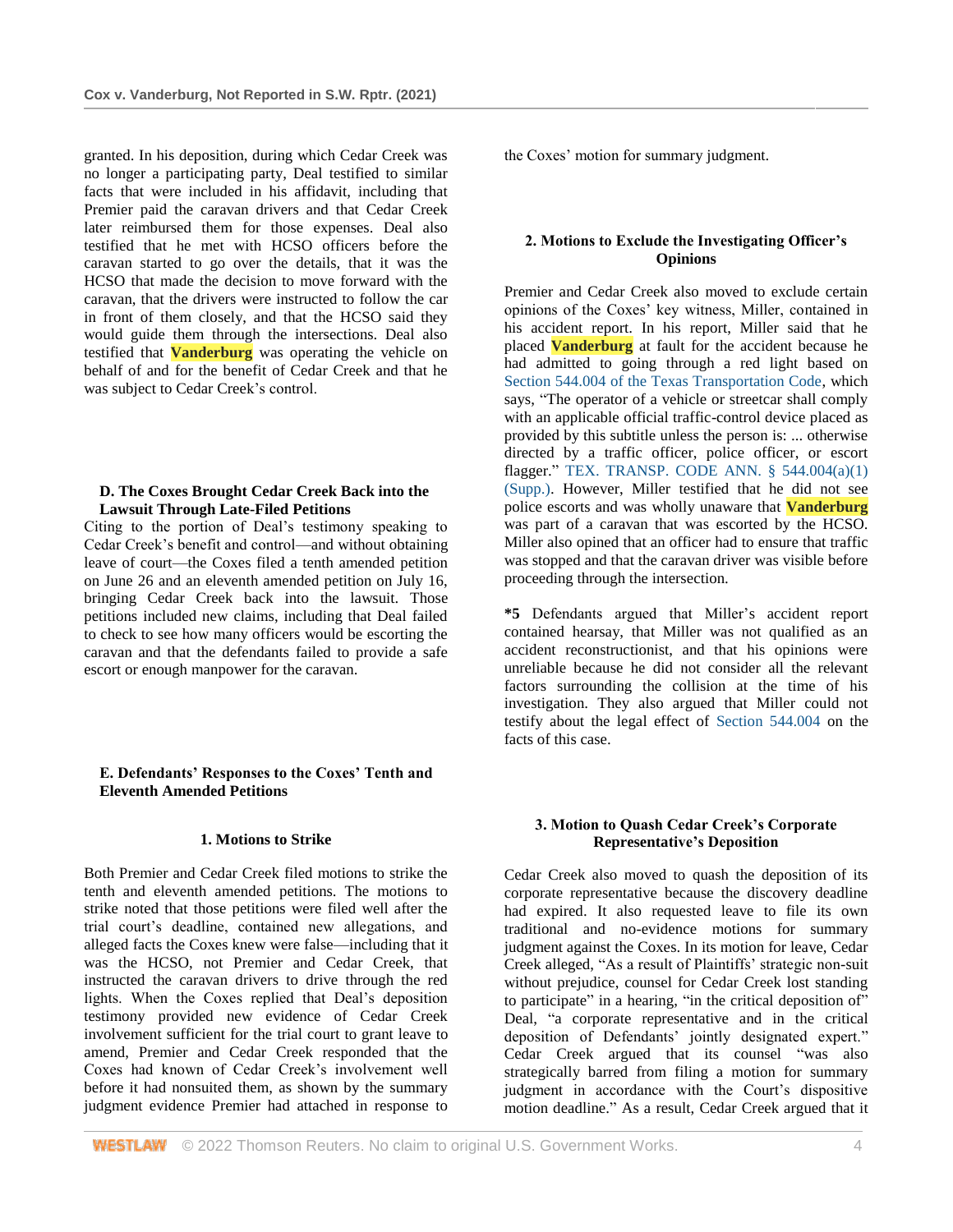should be permitted to file a summary judgment motion arguing that the Coxes had no evidence that Cedar Creek was vicariously liable for **Vanderburg**, no evidence that **Vanderburg** was negligent, no evidence of negligent entrustment because there was nothing to show that Cedar Creek owned the vehicle, and no evidence of negligence per se under [Section 544.004 of the Texas Transportation](http://www.westlaw.com/Link/Document/FullText?findType=L&pubNum=1013482&cite=TXTRPS544.004&originatingDoc=Ib34fd8700fe311ecaa7cf4d9113e8a97&refType=LQ&originationContext=document&vr=3.0&rs=cblt1.0&transitionType=DocumentItem&contextData=(sc.Search))  [Code.](http://www.westlaw.com/Link/Document/FullText?findType=L&pubNum=1013482&cite=TXTRPS544.004&originatingDoc=Ib34fd8700fe311ecaa7cf4d9113e8a97&refType=LQ&originationContext=document&vr=3.0&rs=cblt1.0&transitionType=DocumentItem&contextData=(sc.Search)) Cedar Creek also argued that De Cruz's negligence was the cause of the accident. The trial court granted Cedar Creek leave to file its traditional and no-evidence motions for summary judgment, and Premier joined in and adopted those motions.

## **F. The Trial Court Granted Cedar Creek's Motion to Quash Its Corporate Representative's Deposition, and the Trial Court Reserved Ruling on Defendants' Motions to Strike the Tenth and Eleventh Amended Petitions**

On August 11, the trial court heard Premier's and Cedar Creek's motions to strike the tenth and eleventh amended petitions. Premier and Cedar Creek argued that they were surprised by the late-filed petitions because they alleged new theories of negligence and argued that they were prejudiced by those pleadings because they did not have the ability to designate expert witnesses to address the new allegations since the discovery deadline had expired. Even though the trial court reserved its ruling on the motion to strike the petitions, it granted Cedar Creek's motion to quash the deposition of its corporate representative and the motion to exclude Miller's opinions in the police report and his testimony about Section 544.044 of the Texas Transportation Code.

#### **G. At the Subsequent Hearing on Defendants' Summary Judgment Motions, the Coxes Nonsuited Cedar Creek for the Second Time**

On September 15, the trial court heard Cedar Creek and Premier's joined summary judgment motions and sustained several objections to the evidence the Coxes had attached to their response to the summary judgment motions. When defense counsel mentioned the pending motions to strike the tenth and eleventh amended petitions, the trial court said, "I thought I granted that at the hearing, but maybe I didn't.... I think I had struck those, but there was a piece of the testimony that I was going to go back and look, but I'll go back and look at my notes." Cedar Creek argued that, if the trial court was going to strike the late-filed petitions, there would be no claims against it since it was previously nonsuited and the petitions filed before the pleadings deadline did not include Cedar Creek as a party. Then, the following transpired:

**\*6** [BY THE COXES]: Okay. Well, Your Honor -- if that's going to be the case, Your Honor, then Plaintiffs would consider non-suiting all parties at this time and all claims, and I will replead it. We will refile it before the statute of limitations.

[BY CEDAR CREEK]: Your Honor --

THE COURT: I understand --

[BY THE COXES]: Plaintiffs are allowed to take a non-suit at any given time.

THE COURT: ... but not much I can do.

[BY CEDAR CREEK]: Actually, if it's --

(Simultaneously speaking)

[BY THE COXES]: -- the law -- I'm sorry. On the record right now, Your Honor, as a -- with respect to the Edward and Theresa **Cox**, they non-suit. They will take a non-suit without prejudice against all parties in the case.

[BY CEDAR CREEK]: And, Your Honor, actually, the Court does have the authority under Texas law if a party -- if a party is non-suiting on the pending of - during a pending Motion for Summary Judgment has authority to consider it and issue a ruling. And then we could address that issue of non-suit later on. Because acting like this is subject to sanctions and we can file --

THE COURT: I had this come up when I was second year as a judge and it -- I threw a fit over it because I thought it was gameless, and I went to a conference, and I asked every senior judge I could, and everybody said you don't have an option, so I'm going to go with that.

[BY THE COXES]: Thank you....

As a result, less than forty-five days before trial, the Coxes nonsuited all claims against Premier and Cedar Creek, without prejudice.<sup>4</sup>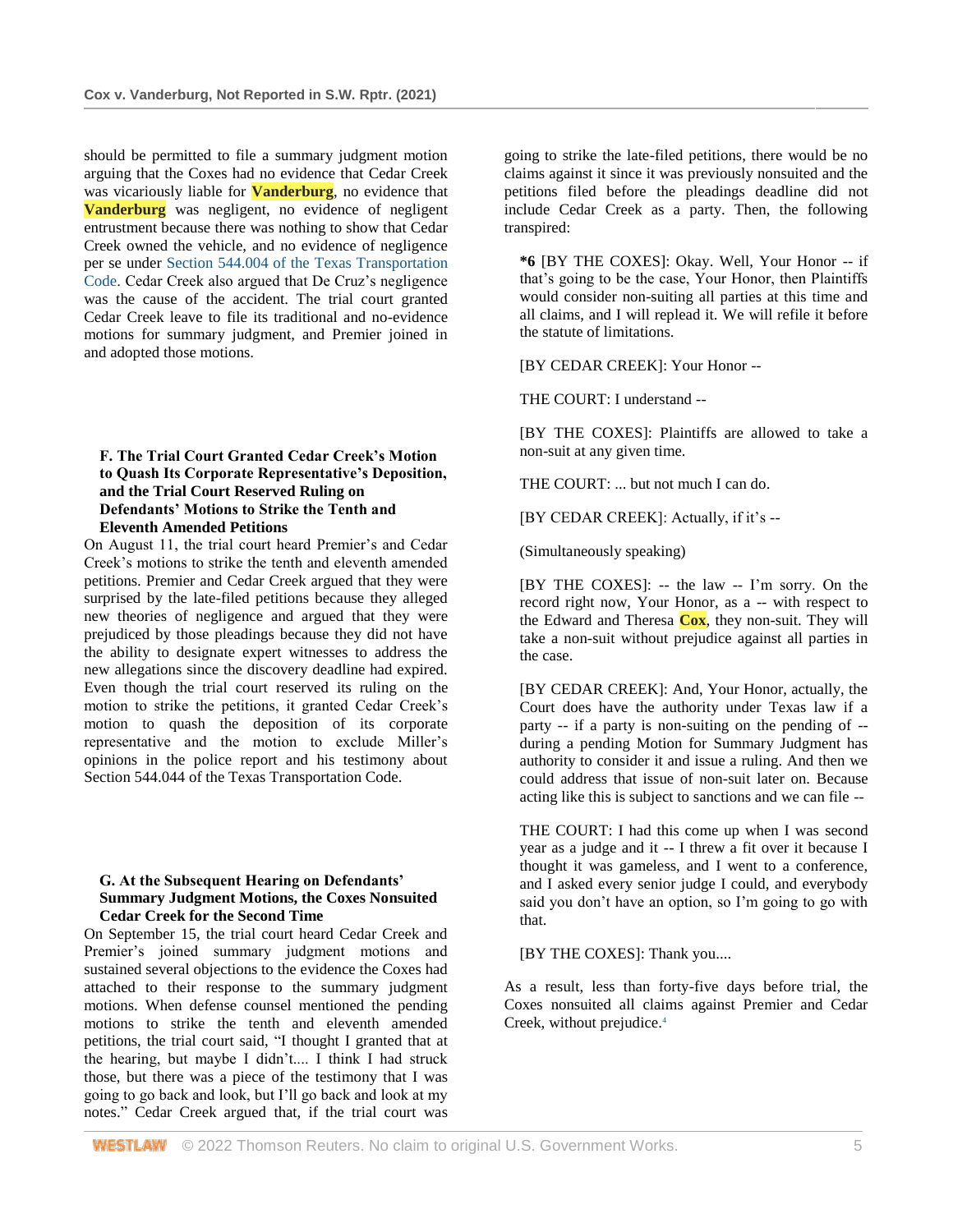## **H. The Coxes Filed a New Lawsuit Via a Petition that Was Worded Like Their Previous Eleventh Amended Petition, and Premier and Cedar Creek Moved for Sanctions**

On September 18, the Coxes filed a new lawsuit in the same court via a petition that was worded like the late-filed eleventh amended petition. Premier and Cedar Creek filed motions to be adjudicated prevailing parties in the original suit and for sanctions. Premier and Cedar Creek argued that the new lawsuit was filed to avoid the trial court's ruling striking the tenth and eleventh amended petitions and to avoid the discovery deadline because it would allow the Coxes to serve additional interrogatories, obtain more discovery, and designate a witness to replace Miller. The motions pointed out that the nonsuit was filed less than forty-five days before trial after almost two years of litigation and would cause unnecessary delay and increased litigation costs.

#### **1. Defendants' Arguments**

Premier and Cedar Creek argued that the nonsuit was taken after the trial court entered unfavorable rulings, including sustaining several objections to the Coxes' summary judgment evidence. In light of the trial court rulings, Premier and Cedar Creek asserted that the Coxes' nonsuit was taken to avoid an unfavorable decision on the merits and was filed for an improper purpose. As a result, they argued that the nonsuit should be declared with prejudice and that they should be found to be prevailing parties. Premier and Cedar Creek moved the trial court to grant sanctions under its inherent authority and under Chapter 10 of the Texas Civil Practice and Remedies Code. The motions listed several sanctions, including monetary sanctions, as an alternative to dismissal of the Coxes' claims with prejudice.

# **2. The Coxes' Reply Argument: Plaintiffs' Counsel Admitted to Nonsuiting Cedar Creek to Overcome the Trial Court's Order Striking the Coxes' Tenth and Eleventh Amended Petitions**

**\*7** In response, the Coxes argued that there was a presumption that their nonsuit was filed in good faith and that they were not trying to avoid the motion for summary judgment but agreed to have that motion reheard. The Coxes attached an affidavit from their counsel that admitted that he had made a strategic decision to nonsuit the claims after the trial court's ruling on the motion to strike the tenth and eleventh amended petitions. Counsel wrote, "Shortly after the Court informed the parties that it had granted the motion to strike and that the case would be continued, I announced to the Court that Plaintiffs were non-suiting all claims against Premier and Cedar Creek without prejudice." Counsel continued,

> I did so because the deposition of Jim Deal, Premiere's corporate representative, and the Hopkins County Sheriff's officials revealed additional evidence supporting Plaintiffs' negligence and negligence *per se* claims against Premier and Cedar Creek. I determined that making Plaintiffs' pleadings and negligence and negligence *per se* claims track the evidence uncovered was important enough that if the Court was not going to permit the amendment, I would nonsuit the claims so that I could make the allegations in a new lawsuit.

## **3. The Trial Court Granted Defendants' Sanctions Motions**

At the hearing on the motions for sanctions, Cedar Creek argued that the Coxes knew about their involvement well before Deal's deposition and that the argument that Deal's testimony "surprised them or changed [something] that required new direct claims or [a] new basis for claims [wa]s at the very least disingenuous, but in this case [they] believe[d] bad faith." The trial court agreed, found that the Coxes' counsel acted in bad faith, and deemed the nonsuit to be with prejudice. The trial court found that Premier and Cedar Creek were prevailing parties and ordered the Coxes to pay costs.

## **I. The Trial Court Entered Findings of Fact and Conclusions of Law**

On October 28, the trial court entered the following findings of fact and conclusions of law: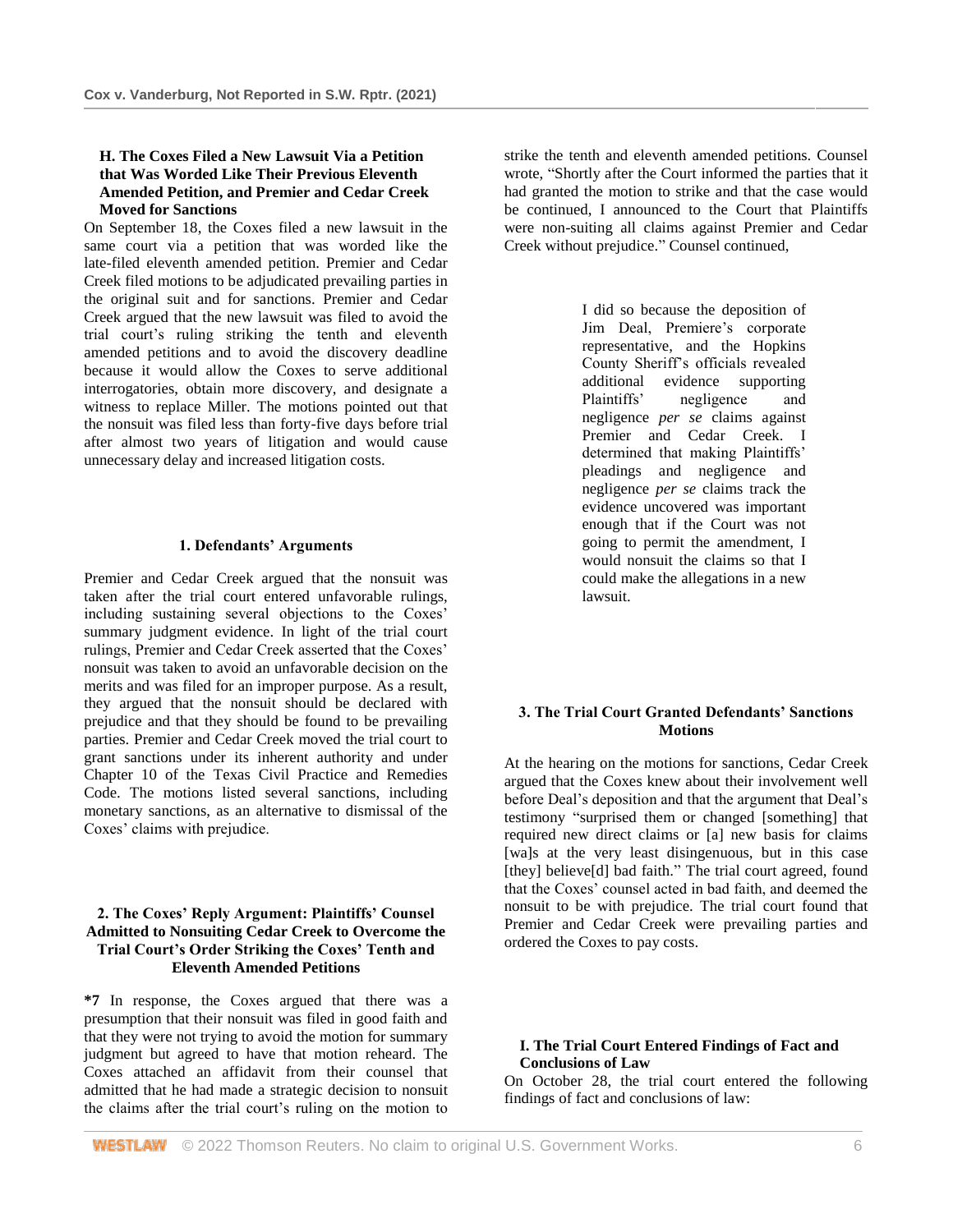1. The Court entered a Docket Control Order on July 10, 2019 which established a deadline for amendment or supplementation of pleadings of February 17, 2020.

2. Plaintiffs nonsuited Defendant Cedar Creek Preservation, LLC without prejudice on May 26, 2020.

3. While Defendant Cedar Creek Preservation, LLC was non-suited from the case, the depositions of Defendant Premier Land Liquidators, LLC's Corporate Representative and Defendants' jointly designated expert, Dr. Stephen Ozanne took place. The Court-ordered dispositive motion deadline also passed during this period.

4. On June 26, 2020, Plaintiffs filed their Tenth Amended Petition against Defendants, re-adding Defendant Cedar Creek Preservation, LLC. On July 16, 2020, Plaintiffs filed their Eleventh Amended Petition against Defendants. Both of these Petitions added claims against Defendants. Plaintiffs did not obtain leave of court to amend pleadings after the deadline.

5. Defendant Cedar Creek Preservation, LLC filed Traditional and No Evidence Motions for Summary Judgment on all claims filed by Plaintiffs.

6. Defendant Premier Land Liquidators filed a Joinder in Defendant Cedar Creek Preservation, LLC's Motions for Summary Judgment. Plaintiffs filed no objection to this Joinder.

7. Defendants filed a Joint Motion to Strike Plaintiffs' Tenth and Eleventh Amended Petitions. The Court granted this Motion and struck Plaintiffs' Tenth and Eleventh Amended Petitions on the basis that said pleadings were untimely per the Court's Docket Control Order.

....

9. Defendant Cedar Creek Preservation, LLC filed objections to Plaintiffs' summary judgment evidence.

....

11. A hearing on Defendant Cedar Creek Preservation, LLC's Motions for Summary Judgment was held on September 15, 2020. Prior to hearing the Motions, the Court ruled on Defendant Cedar Creek Preservation, LLC's Objections to Plaintiffs' summary judgment evidence, sustaining objections

to portions of the testimony of James Deal, portions of the testimony of Corporal Terry Miller, the narrative and causation opinions contained in the accident report prepared by Corporal Miller, and Plaintiffs' submission of their pleadings as evidence.... During this hearing, the Court also announced that it had granted Defendants' Motion to Strike Plaintiffs' Tenth and Eleventh Amended Petitions. Following the Court's rulings on Defendant Cedar Creek Preservation, LLC's Objections to Summary Judgment Evidence, the Court began to hear argument on the summary judgment motions. During counsel for Cedar Creek Preservation, LLC's argument, counsel for Plaintiffs, Mr. Jason Webster, announced to the Court that Plaintiffs nonsuited without prejudice all claims against both Cedar Creek Preservation, LLC and Premier Land Liquidators, LLC.

**\*8** 12. Following the verbal nonsuit, Plaintiffs filed a written Notice of Nonsuit on September 15, 2020.

13. On September 18, 2020, Plaintiffs re-filed suit against Defendants, also in the 62nd Judicial District of Hopkins County, Texas under Cause No. CV44453. The Original Petition filed against Defendants in Cause No. CV44453 contains the same claims and allegations against Defendants as the Plaintiffs' Eleventh Amended Petition, which had been struck as untimely in this suit.

14. On September 29, 2020, Defendants filed their Joint Motion to Adjudicate Defendants as Prevailing Parties and for Sanctions against Plaintiffs and their counsel, Jason Webster.

15. On October 8, 2020 Plaintiffs and their counsel filed a Response to Defendants' Joint Motion. In support of this Response, Plaintiffs' Counsel, Jason Webster, submitted an affidavit in which he states under oath that he nonsuited so that he could make Plaintiffs' pleadings track the evidence uncovered in the case, which he had been prohibited from doing by the Court's Order striking Plaintiffs' Tenth and Eleventh Amended Petitions.

16. Plaintiffs' counsel's claim that the need to file their Tenth and Eleventh Amended Petitions arose from newly uncovered evidence from the depositions of Defendant Premier Land Liquidators, LLC's corporate representative and the officers of the Hopkins County Sheriff's department was not substantiated and was, in fact, refuted by ... the corporate representative[s] ... affidavit in response to Plaintiffs' No Evidence Motion for Summary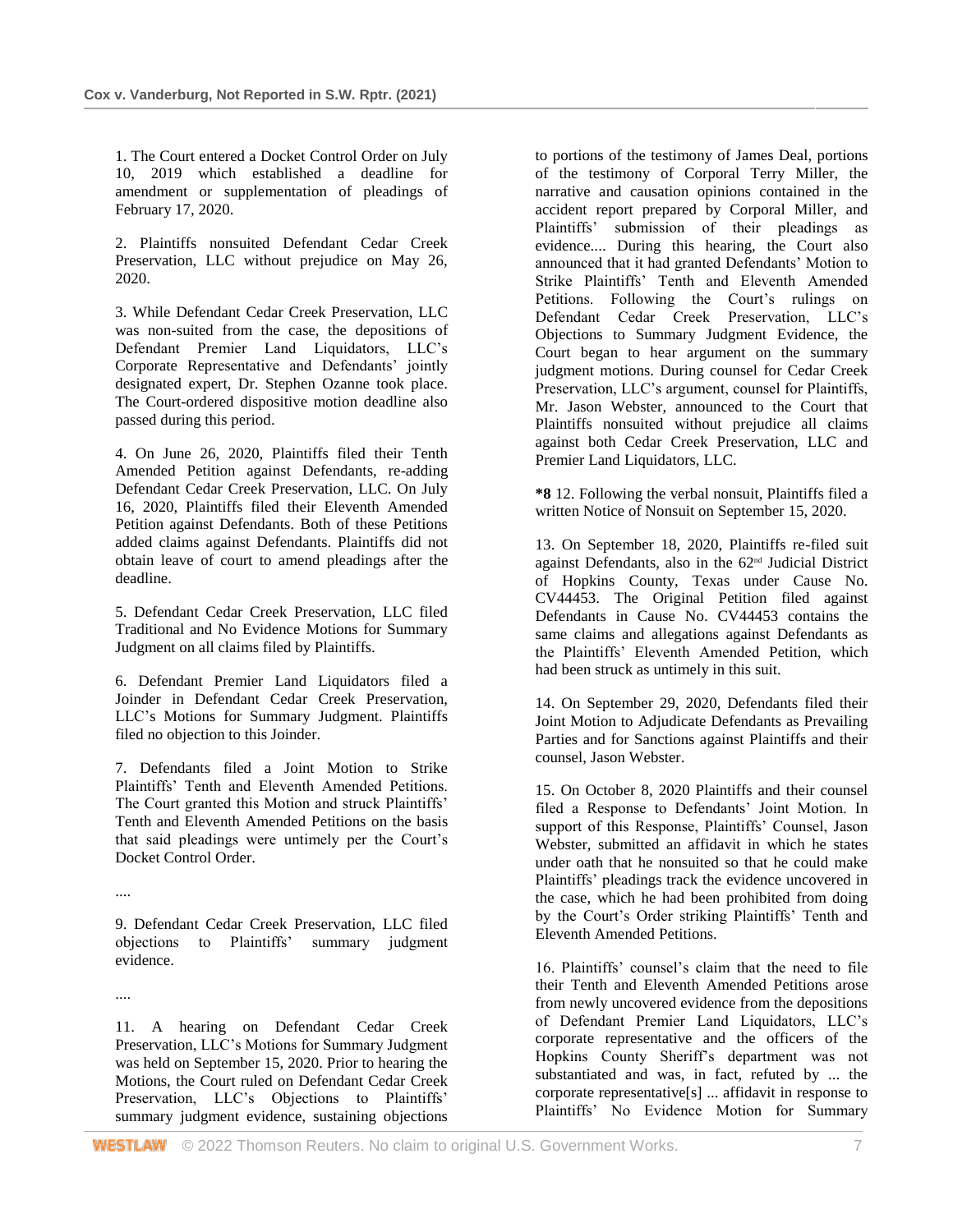Judgment on Defendants' Affirmative Defenses on January 13, 2020, before the pleading deadline, which contained the same testimony later provided in his deposition, and Defendant Premier Land Liquidators, LLC had responded to written discovery before the pleading deadline with the same evidence as later testified to by the corporate representative in his deposition. There was further no evidence that Plaintiffs ever attempted to depose the officers of the Hopkins County Sheriff's Department prior to the pleading deadline, although Defendants had identified the deputies as responsible third parties in response to Request for Disclosure and Defendant Premier Land Liquidators, LLC had filed a Motion to Designate the officers as responsible third parties on December 10, 2019, over two months prior to the pleading deadline.

17. Both direct and circumstantial evidence establish that Plaintiffs' counsel, Jason Webster, acted in bad faith when he nonsuited Plaintiffs' claims. Counsel acknowledged that his purpose for nonsuiting and re-filing was to plead claims which had been struck by this Court for his non-compliance with the Court's Docket Control Order.

The trial court's conclusions of law include the following:

1. Plaintiffs nonsuited in order to avoid an unfavorable decision on the merits on Defendant Cedar Creek Preservation, LLC's Motions for Summary Judgment.

2. Plaintiffs nonsuited in order to avoid the Court's evidentiary rulings regarding evidence from Corporal Terry Miller and Plaintiffs' other cited summary judgment evidence.

3. Defendant Cedar Creek Preservation, LLC's Motions for Summary Judgment were also dispositive of Plaintiffs' claims against Defendant Premier Land Liquidators, LLC because the motions sought judgment on elements common to Plaintiffs' causes of action against Defendant Premier Land Liquidators.

**\*9** 4. Premier Land Liquidators, LLC's Joinder in Defendant Cedar Creek Preservation, LLC's Motions for Summary Judgment was timely and proper. Further, the Court concludes that Plaintiffs waived any objection to this joinder.

5. The Court was likely to grant Defendant Cedar Creek Preservation, LLC's Motions for Summary Judgment.

6. Plaintiffs nonsuited in order to avoid this Court's ruling striking Plaintiffs' Tenth and Eleventh Amended Petitions.

....

8. Plaintiffs nonsuit was filed for an improper purpose, specifically to interfere with the Court's ability to decide questions of fact, questions of law, and control the management of its docket, and sanctions pursuant to Chapter 10 of the Texas Civil Practice & Remedies Code for filing a pleading for an improper purpose are warranted.

9. The Court finds that Plaintiffs' nonsuit and refiling against Defendants will cause unnecessary delay and will needlessly increase the cost of litigation as Defendants will be required to file responsive pleadings in the new litigation.

10. The Court finds that the totality of circumstances demonstrate that Plaintiffs' counsel acted with willful ignorance of the law and facts applicable to the case.

11. Plaintiffs' counsel, Jason Webster, acted in bad faith when he nonsuited Plaintiffs' claims. Counsel acknowledged that his purpose for nonsuiting and refiling was to plead claims which had been struck by this Court for his noncompliance with the Court's Docket Control Order. The Court finds this to be intentional conduct to deliberately circumvent this Court's Orders.

12. The Court further took judicial notice of the Court's file in this matter. The Court finds that this case had been pending for over twenty-one months at the time of Plaintiffs' nonsuit on September 15, 2020. At the time of the nonsuit, Plaintiffs most recent pleadings had been struck, evidentiary rulings unfavorable to the Plaintiffs had been entered, and dispositive motions were being heard which would potentially produce an unfavorable ruling on the merits. Considering the timing of the nonsuit and the course of conduct in this case, including eleven amended pleadings, pleadings filed without leave and without compliance with the docket control order, a previous nonsuit without prejudice of Defendant Cedar Creek Preservation, LLC only to sue them again approximately one month later and a claimed basis for the need to file the tenth and eleventh amended petitions which is unsupported by the evidence, the Court finds that the actions of Plaintiffs' counsel give rise to an inference that the nonsuit and re-filing were done willfully and in bad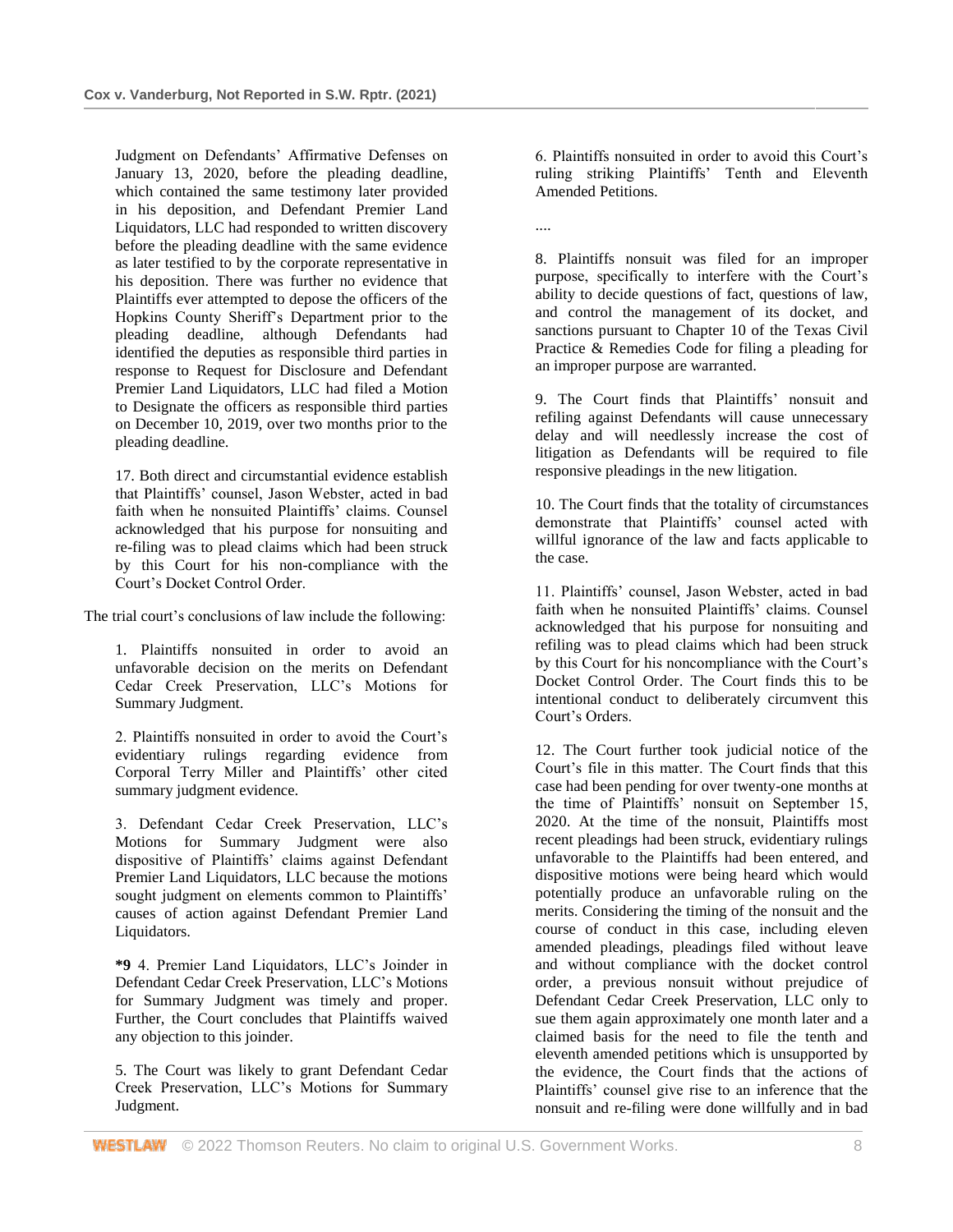faith.

13. Although lesser sanctions were considered, including awarding attorney's fees or other monetary sanctions and/or imposing conditions on the prosecution of the re-filed lawsuit in Cause No. CV44453, Plaintiffs' counsel argued against the imposition of any conditions on the second suit and the Court finds that there is no lesser sanction which would both address the specific conduct in this case, avoiding a decision on the merits and circumventing a prior Order, and which would be effective.

14. The Court finds that dismissal with prejudice is further warranted as Plaintiffs' nonsuit was to avoid a dispositive motion which, when granted, would have resulted in dismissal on the merits of this case.<sup>[5]</sup>

**\*10** The Coxes filed this appeal.

#### **III. Standard of Review**

"Dismissal with prejudice, rather than without prejudice, is one form of sanctions because it precludes any hearing of the claims on the merits." *[Messina v. Messina](http://www.westlaw.com/Link/Document/FullText?findType=Y&serNum=2016612783&pubNum=0000999&originatingDoc=Ib34fd8700fe311ecaa7cf4d9113e8a97&refType=RP&originationContext=document&vr=3.0&rs=cblt1.0&transitionType=DocumentItem&contextData=(sc.Search))*, No. 01-07-00277-CV, 2008 WL 2854191, at \*2 (Tex. [App.—Houston \[1st Dist.\] July 24, 2008, pet. denied\)](http://www.westlaw.com/Link/Document/FullText?findType=Y&serNum=2016612783&pubNum=0000999&originatingDoc=Ib34fd8700fe311ecaa7cf4d9113e8a97&refType=RP&originationContext=document&vr=3.0&rs=cblt1.0&transitionType=DocumentItem&contextData=(sc.Search))  [\(mem. op.\).](http://www.westlaw.com/Link/Document/FullText?findType=Y&serNum=2016612783&pubNum=0000999&originatingDoc=Ib34fd8700fe311ecaa7cf4d9113e8a97&refType=RP&originationContext=document&vr=3.0&rs=cblt1.0&transitionType=DocumentItem&contextData=(sc.Search)) Here, Premier and Cedar Creek moved for the trial court to declare the nonsuit with prejudice as a sanction under Chapter 10 of the Texas Civil Practice and Remedies Code or its inherent authority. The trial court cited Chapter 10 as the basis for the sanction in its findings of fact and conclusions of law.

"We review the imposition of sanctions under Chapter 10 of the Texas Civil Practice and Remedies Code ... for an abuse of discretion." *[Dike v. Peltier Chevrolet, Inc.](http://www.westlaw.com/Link/Document/FullText?findType=Y&serNum=2024927357&pubNum=0004644&originatingDoc=Ib34fd8700fe311ecaa7cf4d9113e8a97&refType=RP&fi=co_pp_sp_4644_183&originationContext=document&vr=3.0&rs=cblt1.0&transitionType=DocumentItem&contextData=(sc.Search)#co_pp_sp_4644_183)*, 343 [S.W.3d 179, 183 \(Tex. App.—Texarkana 2011, no pet.\)](http://www.westlaw.com/Link/Document/FullText?findType=Y&serNum=2024927357&pubNum=0004644&originatingDoc=Ib34fd8700fe311ecaa7cf4d9113e8a97&refType=RP&fi=co_pp_sp_4644_183&originationContext=document&vr=3.0&rs=cblt1.0&transitionType=DocumentItem&contextData=(sc.Search)#co_pp_sp_4644_183) (citing *[L](https://1.next.westlaw.com/Link/RelatedInformation/Flag?documentGuid=I5beeafd9ef4611dbb92c924f6a2d2928&transitionType=InlineKeyCiteFlags&originationContext=docHeaderFlag&Rank=1&ppcid=ae1f743d2432421aafa26111c89e77c1&contextData=(sc.Search))ow v. Henry*[, 221 S.W.3d 609, 614 \(Tex.](https://1.next.westlaw.com/Link/RelatedInformation/Flag?documentGuid=I5beeafd9ef4611dbb92c924f6a2d2928&transitionType=InlineKeyCiteFlags&originationContext=docHeaderFlag&Rank=1&ppcid=ae1f743d2432421aafa26111c89e77c1&contextData=(sc.Search))  [2007\);](http://www.westlaw.com/Link/Document/FullText?findType=Y&serNum=2011994531&pubNum=0004644&originatingDoc=Ib34fd8700fe311ecaa7cf4d9113e8a97&refType=RP&fi=co_pp_sp_4644_614&originationContext=document&vr=3.0&rs=cblt1.0&transitionType=DocumentItem&contextData=(sc.Search)#co_pp_sp_4644_614) *[C](https://1.next.westlaw.com/Link/RelatedInformation/Flag?documentGuid=Ia9e7186de7e211d99439b076ef9ec4de&transitionType=InlineKeyCiteFlags&originationContext=docHeaderFlag&Rank=1&ppcid=ae1f743d2432421aafa26111c89e77c1&contextData=(sc.Search))ire v. Cummings*[, 134 S.W.3d 835, 838 \(Tex.](https://1.next.westlaw.com/Link/RelatedInformation/Flag?documentGuid=Ia9e7186de7e211d99439b076ef9ec4de&transitionType=InlineKeyCiteFlags&originationContext=docHeaderFlag&Rank=1&ppcid=ae1f743d2432421aafa26111c89e77c1&contextData=(sc.Search))  [2004\)\)](http://www.westlaw.com/Link/Document/FullText?findType=Y&serNum=2004366339&pubNum=0004644&originatingDoc=Ib34fd8700fe311ecaa7cf4d9113e8a97&refType=RP&fi=co_pp_sp_4644_838&originationContext=document&vr=3.0&rs=cblt1.0&transitionType=DocumentItem&contextData=(sc.Search)#co_pp_sp_4644_838). Here, the trial court concluded that the Coxes nonsuited their claims to avoid an unfavorable ruling, which is a question of fact that we also review for abuse of discretion. *See [Northside Pharmacy, LLC v. AMJ Inv.,](http://www.westlaw.com/Link/Document/FullText?findType=Y&serNum=2052890178&pubNum=0000999&originatingDoc=Ib34fd8700fe311ecaa7cf4d9113e8a97&refType=RP&originationContext=document&vr=3.0&rs=cblt1.0&transitionType=DocumentItem&contextData=(sc.Search))  LLC*[, No. 14-19-00094-CV, 2021 WL 330067, at \\*1 \(Tex.](http://www.westlaw.com/Link/Document/FullText?findType=Y&serNum=2052890178&pubNum=0000999&originatingDoc=Ib34fd8700fe311ecaa7cf4d9113e8a97&refType=RP&originationContext=document&vr=3.0&rs=cblt1.0&transitionType=DocumentItem&contextData=(sc.Search))  [App.—Houston \[14th Dist.\] Feb. 2, 2021, no pet.\) \(mem.](http://www.westlaw.com/Link/Document/FullText?findType=Y&serNum=2052890178&pubNum=0000999&originatingDoc=Ib34fd8700fe311ecaa7cf4d9113e8a97&refType=RP&originationContext=document&vr=3.0&rs=cblt1.0&transitionType=DocumentItem&contextData=(sc.Search))  [op.\);](http://www.westlaw.com/Link/Document/FullText?findType=Y&serNum=2052890178&pubNum=0000999&originatingDoc=Ib34fd8700fe311ecaa7cf4d9113e8a97&refType=RP&originationContext=document&vr=3.0&rs=cblt1.0&transitionType=DocumentItem&contextData=(sc.Search)) *Lusk v. Osorio*[, Nos. 14-17-01011-CV,](http://www.westlaw.com/Link/Document/FullText?findType=Y&serNum=2048946276&pubNum=0000999&originatingDoc=Ib34fd8700fe311ecaa7cf4d9113e8a97&refType=RP&originationContext=document&vr=3.0&rs=cblt1.0&transitionType=DocumentItem&contextData=(sc.Search))  [14-18-00522-CV, 2019 WL 3943195, at \\*6 \(Tex.](http://www.westlaw.com/Link/Document/FullText?findType=Y&serNum=2048946276&pubNum=0000999&originatingDoc=Ib34fd8700fe311ecaa7cf4d9113e8a97&refType=RP&originationContext=document&vr=3.0&rs=cblt1.0&transitionType=DocumentItem&contextData=(sc.Search))  [App.—Houston \[14th Dist.\] Aug. 20, 2019, no pet.\)](http://www.westlaw.com/Link/Document/FullText?findType=Y&serNum=2048946276&pubNum=0000999&originatingDoc=Ib34fd8700fe311ecaa7cf4d9113e8a97&refType=RP&originationContext=document&vr=3.0&rs=cblt1.0&transitionType=DocumentItem&contextData=(sc.Search))  [\(mem. op.\).](http://www.westlaw.com/Link/Document/FullText?findType=Y&serNum=2048946276&pubNum=0000999&originatingDoc=Ib34fd8700fe311ecaa7cf4d9113e8a97&refType=RP&originationContext=document&vr=3.0&rs=cblt1.0&transitionType=DocumentItem&contextData=(sc.Search)) "Under this standard, courts view the evidence in the light most favorable to, and indulge every presumption in favor of, the trial court's action." *[Dike](http://www.westlaw.com/Link/Document/FullText?findType=Y&serNum=2024927357&pubNum=0004644&originatingDoc=Ib34fd8700fe311ecaa7cf4d9113e8a97&refType=RP&fi=co_pp_sp_4644_183&originationContext=document&vr=3.0&rs=cblt1.0&transitionType=DocumentItem&contextData=(sc.Search)#co_pp_sp_4644_183)*, [343 S.W.3d at 183](http://www.westlaw.com/Link/Document/FullText?findType=Y&serNum=2024927357&pubNum=0004644&originatingDoc=Ib34fd8700fe311ecaa7cf4d9113e8a97&refType=RP&fi=co_pp_sp_4644_183&originationContext=document&vr=3.0&rs=cblt1.0&transitionType=DocumentItem&contextData=(sc.Search)#co_pp_sp_4644_183) (citing *[I](https://1.next.westlaw.com/Link/RelatedInformation/Flag?documentGuid=I2ae4838955a411deb08de1b7506ad85b&transitionType=InlineKeyCiteFlags&originationContext=docHeaderFlag&Rank=1&ppcid=ae1f743d2432421aafa26111c89e77c1&contextData=(sc.Search))n re Liu*[, 290 S.W.3d 515,](https://1.next.westlaw.com/Link/RelatedInformation/Flag?documentGuid=I2ae4838955a411deb08de1b7506ad85b&transitionType=InlineKeyCiteFlags&originationContext=docHeaderFlag&Rank=1&ppcid=ae1f743d2432421aafa26111c89e77c1&contextData=(sc.Search))  [519 \(Tex. App.—Texarkana 2009, orig. proceeding\)\)](http://www.westlaw.com/Link/Document/FullText?findType=Y&serNum=2019075004&pubNum=0004644&originatingDoc=Ib34fd8700fe311ecaa7cf4d9113e8a97&refType=RP&fi=co_pp_sp_4644_519&originationContext=document&vr=3.0&rs=cblt1.0&transitionType=DocumentItem&contextData=(sc.Search)#co_pp_sp_4644_519). "An appellate court may reverse the trial court's ruling only if the trial court acted without reference to any guiding rules and principles, such that its ruling was arbitrary or unreasonable." *Id.* (quoting *[L](https://1.next.westlaw.com/Link/RelatedInformation/Flag?documentGuid=I5beeafd9ef4611dbb92c924f6a2d2928&transitionType=InlineKeyCiteFlags&originationContext=docHeaderFlag&Rank=1&ppcid=ae1f743d2432421aafa26111c89e77c1&contextData=(sc.Search))ow*[, 221](https://1.next.westlaw.com/Link/RelatedInformation/Flag?documentGuid=I5beeafd9ef4611dbb92c924f6a2d2928&transitionType=InlineKeyCiteFlags&originationContext=docHeaderFlag&Rank=1&ppcid=ae1f743d2432421aafa26111c89e77c1&contextData=(sc.Search))  [S.W.3d at 614\)](http://www.westlaw.com/Link/Document/FullText?findType=Y&serNum=2011994531&pubNum=0004644&originatingDoc=Ib34fd8700fe311ecaa7cf4d9113e8a97&refType=RP&fi=co_pp_sp_4644_614&originationContext=document&vr=3.0&rs=cblt1.0&transitionType=DocumentItem&contextData=(sc.Search)#co_pp_sp_4644_614). "A trial court abuses its discretion in awarding sanctions only if the order is based on an erroneous assessment of the evidence or the law." *Id.*

"Chapter 10 provides for an award of sanctions when a party shows ... that the pleading or motion was brought for an improper purpose." *[Mobley v. Mobley](http://www.westlaw.com/Link/Document/FullText?findType=Y&serNum=2040178138&pubNum=0004644&originatingDoc=Ib34fd8700fe311ecaa7cf4d9113e8a97&refType=RP&fi=co_pp_sp_4644_95&originationContext=document&vr=3.0&rs=cblt1.0&transitionType=DocumentItem&contextData=(sc.Search)#co_pp_sp_4644_95)*, 506 S.W.3d [87, 95 \(Tex. App.—Texarkana 2016, no pet.\)](http://www.westlaw.com/Link/Document/FullText?findType=Y&serNum=2040178138&pubNum=0004644&originatingDoc=Ib34fd8700fe311ecaa7cf4d9113e8a97&refType=RP&fi=co_pp_sp_4644_95&originationContext=document&vr=3.0&rs=cblt1.0&transitionType=DocumentItem&contextData=(sc.Search)#co_pp_sp_4644_95) (citing [TEX. CIV. PRAC. & REM. CODE ANN. § 10.001;](http://www.westlaw.com/Link/Document/FullText?findType=L&pubNum=1000170&cite=TXCPS10.001&originatingDoc=Ib34fd8700fe311ecaa7cf4d9113e8a97&refType=LQ&originationContext=document&vr=3.0&rs=cblt1.0&transitionType=DocumentItem&contextData=(sc.Search)) *[L](https://1.next.westlaw.com/Link/RelatedInformation/Flag?documentGuid=I5beeafd9ef4611dbb92c924f6a2d2928&transitionType=InlineKeyCiteFlags&originationContext=docHeaderFlag&Rank=1&ppcid=ae1f743d2432421aafa26111c89e77c1&contextData=(sc.Search))ow*[, 221 S.W.3d at 614–15\)](https://1.next.westlaw.com/Link/RelatedInformation/Flag?documentGuid=I5beeafd9ef4611dbb92c924f6a2d2928&transitionType=InlineKeyCiteFlags&originationContext=docHeaderFlag&Rank=1&ppcid=ae1f743d2432421aafa26111c89e77c1&contextData=(sc.Search)). An improper purpose includes "to harass or to cause unnecessary delay or needless increase in the cost of litigation." [TEX. CIV.](http://www.westlaw.com/Link/Document/FullText?findType=L&pubNum=1000170&cite=TXCPS10.001&originatingDoc=Ib34fd8700fe311ecaa7cf4d9113e8a97&refType=SP&originationContext=document&vr=3.0&rs=cblt1.0&transitionType=DocumentItem&contextData=(sc.Search)#co_pp_f1c50000821b0)  [PRAC. & REM. CODE ANN. § 10.001\(1\).](http://www.westlaw.com/Link/Document/FullText?findType=L&pubNum=1000170&cite=TXCPS10.001&originatingDoc=Ib34fd8700fe311ecaa7cf4d9113e8a97&refType=SP&originationContext=document&vr=3.0&rs=cblt1.0&transitionType=DocumentItem&contextData=(sc.Search)#co_pp_f1c50000821b0) "Chapter 10 specifies that one of the aims for imposition of sanctions for the filing of frivolous or groundless pleadings is to 'deter repetition of the conduct or comparable conduct by others similarly situated.' " *Mobley*[, 506 S.W.3d at 95](http://www.westlaw.com/Link/Document/FullText?findType=Y&serNum=2040178138&pubNum=0004644&originatingDoc=Ib34fd8700fe311ecaa7cf4d9113e8a97&refType=RP&fi=co_pp_sp_4644_95&originationContext=document&vr=3.0&rs=cblt1.0&transitionType=DocumentItem&contextData=(sc.Search)#co_pp_sp_4644_95) (quoting [TEX. CIV. PRAC. & REM. CODE ANN. §](http://www.westlaw.com/Link/Document/FullText?findType=L&pubNum=1000170&cite=TXCPS10.004&originatingDoc=Ib34fd8700fe311ecaa7cf4d9113e8a97&refType=SP&originationContext=document&vr=3.0&rs=cblt1.0&transitionType=DocumentItem&contextData=(sc.Search)#co_pp_a83b000018c76)  [10.004\(b\)\)](http://www.westlaw.com/Link/Document/FullText?findType=L&pubNum=1000170&cite=TXCPS10.004&originatingDoc=Ib34fd8700fe311ecaa7cf4d9113e8a97&refType=SP&originationContext=document&vr=3.0&rs=cblt1.0&transitionType=DocumentItem&contextData=(sc.Search)#co_pp_a83b000018c76). "We construe the phrase 'improper purpose' as the equivalent of 'bad faith' under Rule 13." *Id.* (quoting *Dike*[, 343 S.W.3d at 183–84\)](http://www.westlaw.com/Link/Document/FullText?findType=Y&serNum=2024927357&pubNum=0004644&originatingDoc=Ib34fd8700fe311ecaa7cf4d9113e8a97&refType=RP&fi=co_pp_sp_4644_183&originationContext=document&vr=3.0&rs=cblt1.0&transitionType=DocumentItem&contextData=(sc.Search)#co_pp_sp_4644_183).

"[I]mposition of sanctions is just" when (1) there is a "direct relationship ... between the offensive conduct and the sanction imposed" and (2) the sanctions are not excessive, i.e., "[t]he punishment ... fit[s] the crime." *[TransAmerican Nat. Gas Corp. v. Powell](https://1.next.westlaw.com/Link/RelatedInformation/Flag?documentGuid=Idee0d5a9e7d411d98ac8f235252e36df&transitionType=InlineKeyCiteFlags&originationContext=docHeaderFlag&Rank=1&ppcid=ae1f743d2432421aafa26111c89e77c1&contextData=(sc.Search))*, 811 S.W.2d [913, 917 \(Tex. 1991\).](http://www.westlaw.com/Link/Document/FullText?findType=Y&serNum=1991112451&pubNum=0000713&originatingDoc=Ib34fd8700fe311ecaa7cf4d9113e8a97&refType=RP&fi=co_pp_sp_713_917&originationContext=document&vr=3.0&rs=cblt1.0&transitionType=DocumentItem&contextData=(sc.Search)#co_pp_sp_713_917) "In determining whether sanctions are appropriate, the trial court must examine the facts available to the litigant and the circumstances existing when the litigant filed the pleading." *Dike*[, 343 S.W.3d at](http://www.westlaw.com/Link/Document/FullText?findType=Y&serNum=2024927357&pubNum=0004644&originatingDoc=Ib34fd8700fe311ecaa7cf4d9113e8a97&refType=RP&fi=co_pp_sp_4644_184&originationContext=document&vr=3.0&rs=cblt1.0&transitionType=DocumentItem&contextData=(sc.Search)#co_pp_sp_4644_184)  [184.](http://www.westlaw.com/Link/Document/FullText?findType=Y&serNum=2024927357&pubNum=0004644&originatingDoc=Ib34fd8700fe311ecaa7cf4d9113e8a97&refType=RP&fi=co_pp_sp_4644_184&originationContext=document&vr=3.0&rs=cblt1.0&transitionType=DocumentItem&contextData=(sc.Search)#co_pp_sp_4644_184) "Courts should presume parties and their counsel file all papers in good faith, and the party seeking sanctions must overcome that presumption." *Id.* (citing [TEX. R.](http://www.westlaw.com/Link/Document/FullText?findType=L&pubNum=1003817&cite=TXRRCPR13&originatingDoc=Ib34fd8700fe311ecaa7cf4d9113e8a97&refType=LQ&originationContext=document&vr=3.0&rs=cblt1.0&transitionType=DocumentItem&contextData=(sc.Search))  [CIV. P. 13;](http://www.westlaw.com/Link/Document/FullText?findType=L&pubNum=1003817&cite=TXRRCPR13&originatingDoc=Ib34fd8700fe311ecaa7cf4d9113e8a97&refType=LQ&originationContext=document&vr=3.0&rs=cblt1.0&transitionType=DocumentItem&contextData=(sc.Search)) *[GTE Commc'ns Sys. Corp. v. Tanner](https://1.next.westlaw.com/Link/RelatedInformation/Flag?documentGuid=I41967d7be7c711d983e7e9deff98dc6f&transitionType=InlineKeyCiteFlags&originationContext=docHeaderFlag&Rank=1&ppcid=ae1f743d2432421aafa26111c89e77c1&contextData=(sc.Search))*, 856 [S.W.2d 725, 731 \(Tex. 1993\)\)](http://www.westlaw.com/Link/Document/FullText?findType=Y&serNum=1993133910&pubNum=0000713&originatingDoc=Ib34fd8700fe311ecaa7cf4d9113e8a97&refType=RP&fi=co_pp_sp_713_731&originationContext=document&vr=3.0&rs=cblt1.0&transitionType=DocumentItem&contextData=(sc.Search)#co_pp_sp_713_731). "The party seeking sanctions has the burden of showing its right to relief." *Id.*

**IV. Dismissing the Coxes' Claims with Prejudice Was Not an Abuse of Discretion**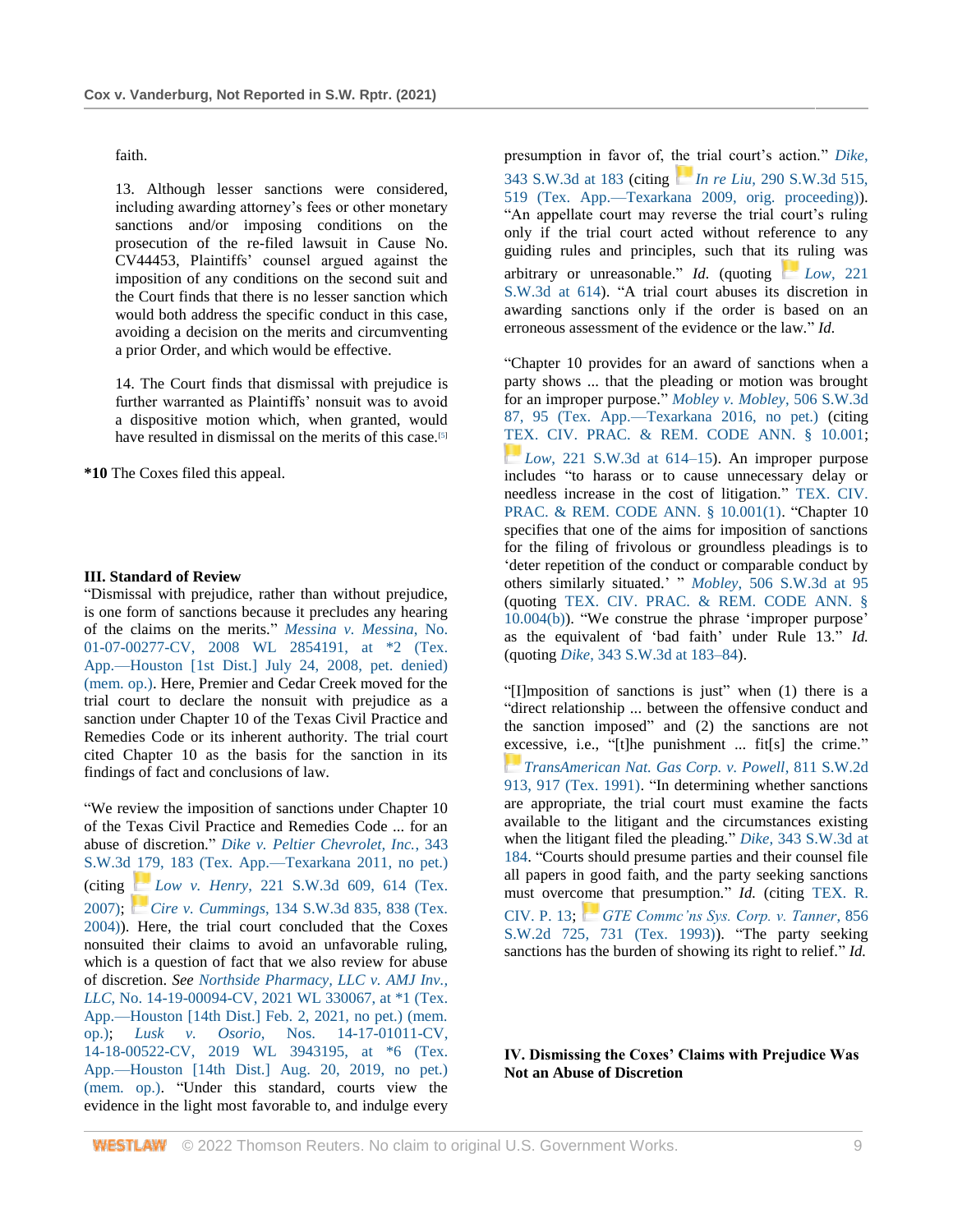## **A. The Trial Court Did Not Abuse Its Discretion by Finding that the Nonsuit Was Taken for An Improper Purpose**

**\*11** The Coxes argue that the trial court erred in determining that the nonsuit was filed for an improper purpose because they had an absolute and unqualified right to nonsuit their claims. Pursuant to [Rule 162 of the](http://www.westlaw.com/Link/Document/FullText?findType=L&pubNum=1003817&cite=TXRRCPR162&originatingDoc=Ib34fd8700fe311ecaa7cf4d9113e8a97&refType=LQ&originationContext=document&vr=3.0&rs=cblt1.0&transitionType=DocumentItem&contextData=(sc.Search))  [Texas Rules of Civil Procedure,](http://www.westlaw.com/Link/Document/FullText?findType=L&pubNum=1003817&cite=TXRRCPR162&originatingDoc=Ib34fd8700fe311ecaa7cf4d9113e8a97&refType=LQ&originationContext=document&vr=3.0&rs=cblt1.0&transitionType=DocumentItem&contextData=(sc.Search)) a plaintiff may take a nonsuit "[a]t any time before the plaintiff has introduced all of his evidence other than rebuttal evidence." [TEX. R.](http://www.westlaw.com/Link/Document/FullText?findType=L&pubNum=1003817&cite=TXRRCPR162&originatingDoc=Ib34fd8700fe311ecaa7cf4d9113e8a97&refType=LQ&originationContext=document&vr=3.0&rs=cblt1.0&transitionType=DocumentItem&contextData=(sc.Search))  [CIV. P. 162.](http://www.westlaw.com/Link/Document/FullText?findType=L&pubNum=1003817&cite=TXRRCPR162&originatingDoc=Ib34fd8700fe311ecaa7cf4d9113e8a97&refType=LQ&originationContext=document&vr=3.0&rs=cblt1.0&transitionType=DocumentItem&contextData=(sc.Search)) Courts "have described this right as unqualified and absolute." *[Liles v. Contreras](http://www.westlaw.com/Link/Document/FullText?findType=Y&serNum=2044097005&pubNum=0004644&originatingDoc=Ib34fd8700fe311ecaa7cf4d9113e8a97&refType=RP&fi=co_pp_sp_4644_295&originationContext=document&vr=3.0&rs=cblt1.0&transitionType=DocumentItem&contextData=(sc.Search)#co_pp_sp_4644_295)*, 547 S.W.3d [280, 295 \(Tex. App.—San Antonio 2018, pets. denied\)](http://www.westlaw.com/Link/Document/FullText?findType=Y&serNum=2044097005&pubNum=0004644&originatingDoc=Ib34fd8700fe311ecaa7cf4d9113e8a97&refType=RP&fi=co_pp_sp_4644_295&originationContext=document&vr=3.0&rs=cblt1.0&transitionType=DocumentItem&contextData=(sc.Search)#co_pp_sp_4644_295) (citing *[V](https://1.next.westlaw.com/Link/RelatedInformation/Flag?documentGuid=I9588fc2b0d6a11ddb6a3a099756c05b7&transitionType=InlineKeyCiteFlags&originationContext=docHeaderFlag&Rank=1&ppcid=ae1f743d2432421aafa26111c89e77c1&contextData=(sc.Search))illafani v. Trejo*[, 251 S.W.3d 466, 469 \(Tex.](https://1.next.westlaw.com/Link/RelatedInformation/Flag?documentGuid=I9588fc2b0d6a11ddb6a3a099756c05b7&transitionType=InlineKeyCiteFlags&originationContext=docHeaderFlag&Rank=1&ppcid=ae1f743d2432421aafa26111c89e77c1&contextData=(sc.Search))  [2008\);](http://www.westlaw.com/Link/Document/FullText?findType=Y&serNum=2015828023&pubNum=0004644&originatingDoc=Ib34fd8700fe311ecaa7cf4d9113e8a97&refType=RP&fi=co_pp_sp_4644_469&originationContext=document&vr=3.0&rs=cblt1.0&transitionType=DocumentItem&contextData=(sc.Search)#co_pp_sp_4644_469) *[Vick v. Floresville Indep. Sch. Dist.](http://www.westlaw.com/Link/Document/FullText?findType=Y&serNum=2039688840&pubNum=0004644&originatingDoc=Ib34fd8700fe311ecaa7cf4d9113e8a97&refType=RP&fi=co_pp_sp_4644_31&originationContext=document&vr=3.0&rs=cblt1.0&transitionType=DocumentItem&contextData=(sc.Search)#co_pp_sp_4644_31)*, 505 S.W.3d [24, 31 \(Tex. App.—San Antonio 2016, pet. denied\);](http://www.westlaw.com/Link/Document/FullText?findType=Y&serNum=2039688840&pubNum=0004644&originatingDoc=Ib34fd8700fe311ecaa7cf4d9113e8a97&refType=RP&fi=co_pp_sp_4644_31&originationContext=document&vr=3.0&rs=cblt1.0&transitionType=DocumentItem&contextData=(sc.Search)#co_pp_sp_4644_31) *[Genesis Producing Co., L.P. v. Smith Big Oil Corp.](http://www.westlaw.com/Link/Document/FullText?findType=Y&serNum=2035157156&pubNum=0004644&originatingDoc=Ib34fd8700fe311ecaa7cf4d9113e8a97&refType=RP&fi=co_pp_sp_4644_659&originationContext=document&vr=3.0&rs=cblt1.0&transitionType=DocumentItem&contextData=(sc.Search)#co_pp_sp_4644_659)*, 454 [S.W.3d 655, 659 \(Tex. App.—Houston \[14th Dist.\] 2014,](http://www.westlaw.com/Link/Document/FullText?findType=Y&serNum=2035157156&pubNum=0004644&originatingDoc=Ib34fd8700fe311ecaa7cf4d9113e8a97&refType=RP&fi=co_pp_sp_4644_659&originationContext=document&vr=3.0&rs=cblt1.0&transitionType=DocumentItem&contextData=(sc.Search)#co_pp_sp_4644_659)  [no pet.\)\)](http://www.westlaw.com/Link/Document/FullText?findType=Y&serNum=2035157156&pubNum=0004644&originatingDoc=Ib34fd8700fe311ecaa7cf4d9113e8a97&refType=RP&fi=co_pp_sp_4644_659&originationContext=document&vr=3.0&rs=cblt1.0&transitionType=DocumentItem&contextData=(sc.Search)#co_pp_sp_4644_659). "This right is important and firmly rooted in Texas jurisprudence." *Id.* [at 295–96](http://www.westlaw.com/Link/Document/FullText?findType=Y&serNum=2044097005&pubNum=0004644&originatingDoc=Ib34fd8700fe311ecaa7cf4d9113e8a97&refType=RP&fi=co_pp_sp_4644_295&originationContext=document&vr=3.0&rs=cblt1.0&transitionType=DocumentItem&contextData=(sc.Search)#co_pp_sp_4644_295) (citing *Aetna Cas. & Sur. Co. v. Specia*[, 849 S.W.2d 805, 806 \(Tex. 1993\)](http://www.westlaw.com/Link/Document/FullText?findType=Y&serNum=1993074166&pubNum=0000713&originatingDoc=Ib34fd8700fe311ecaa7cf4d9113e8a97&refType=RP&fi=co_pp_sp_713_806&originationContext=document&vr=3.0&rs=cblt1.0&transitionType=DocumentItem&contextData=(sc.Search)#co_pp_sp_713_806)  [\(orig. proceeding\)\)](http://www.westlaw.com/Link/Document/FullText?findType=Y&serNum=1993074166&pubNum=0000713&originatingDoc=Ib34fd8700fe311ecaa7cf4d9113e8a97&refType=RP&fi=co_pp_sp_713_806&originationContext=document&vr=3.0&rs=cblt1.0&transitionType=DocumentItem&contextData=(sc.Search)#co_pp_sp_713_806). "However, even the filing of a nonsuit is subject to sanctions." *Id.* [at 296;](http://www.westlaw.com/Link/Document/FullText?findType=Y&serNum=2044097005&pubNum=0004644&originatingDoc=Ib34fd8700fe311ecaa7cf4d9113e8a97&refType=RP&fi=co_pp_sp_4644_296&originationContext=document&vr=3.0&rs=cblt1.0&transitionType=DocumentItem&contextData=(sc.Search)#co_pp_sp_4644_296) *see [Travelers Ins. Co. v. Joachim](https://1.next.westlaw.com/Link/RelatedInformation/Flag?documentGuid=I6ed096265f6a11df9988d233d23fe599&transitionType=InlineKeyCiteFlags&originationContext=docHeaderFlag&Rank=1&ppcid=ae1f743d2432421aafa26111c89e77c1&contextData=(sc.Search))*, 315 S.W.3d 860, 863 [\(Tex. 2010\)](http://www.westlaw.com/Link/Document/FullText?findType=Y&serNum=2021994197&pubNum=0004644&originatingDoc=Ib34fd8700fe311ecaa7cf4d9113e8a97&refType=RP&fi=co_pp_sp_4644_863&originationContext=document&vr=3.0&rs=cblt1.0&transitionType=DocumentItem&contextData=(sc.Search)#co_pp_sp_4644_863) ("After a nonsuit, a trial court retains jurisdiction to address collateral matters, such as motions for sanctions.").

Next, the Coxes argue that the trial court abused its discretion in considering Premier and Cedar Creek to be prevailing parties under *Epps v. Fowler* because that case determined whether a party was the prevailing party under a contract for the purpose of awarding attorney fees, whereas this case involves a trial court's imposition of sanctions dismissing a case with prejudice. *Epps v. Fowler*[, 351 S.W.3d 862, 865 \(Tex. 2011\).](http://www.westlaw.com/Link/Document/FullText?findType=Y&serNum=2025963685&pubNum=0004644&originatingDoc=Ib34fd8700fe311ecaa7cf4d9113e8a97&refType=RP&fi=co_pp_sp_4644_865&originationContext=document&vr=3.0&rs=cblt1.0&transitionType=DocumentItem&contextData=(sc.Search)#co_pp_sp_4644_865) In *Epps*, the plaintiff homeowners sued the previous owners for violations of the Deceptive Trade Practices Act, alleging they failed to disclose foundation issues with the home. *[I](https://1.next.westlaw.com/Link/RelatedInformation/Flag?documentGuid=Iaaf125d2d21d11e0bc27967e57e99458&transitionType=InlineKeyCiteFlags&originationContext=docHeaderFlag&Rank=1&ppcid=ae1f743d2432421aafa26111c89e77c1&contextData=(sc.Search))d.* [at 864–65.](https://1.next.westlaw.com/Link/RelatedInformation/Flag?documentGuid=Iaaf125d2d21d11e0bc27967e57e99458&transitionType=InlineKeyCiteFlags&originationContext=docHeaderFlag&Rank=1&ppcid=ae1f743d2432421aafa26111c89e77c1&contextData=(sc.Search)) The defendants "denied having knowledge of any defects in the foundation," "sought their attorney's fees as sanctions under Chapter 10 of the Civil Practice and Remedies Code," and "[a]lternatively ... sought attorney's fees under section 17 of the earnest money contract signed by the parties" that provided for "[t]he prevailing party in any legal proceeding related to the contract ... to recover reasonable attorney's fees" and court costs. *[I](https://1.next.westlaw.com/Link/RelatedInformation/Flag?documentGuid=Iaaf125d2d21d11e0bc27967e57e99458&transitionType=InlineKeyCiteFlags&originationContext=docHeaderFlag&Rank=1&ppcid=ae1f743d2432421aafa26111c89e77c1&contextData=(sc.Search))d.* [at 865.](https://1.next.westlaw.com/Link/RelatedInformation/Flag?documentGuid=Iaaf125d2d21d11e0bc27967e57e99458&transitionType=InlineKeyCiteFlags&originationContext=docHeaderFlag&Rank=1&ppcid=ae1f743d2432421aafa26111c89e77c1&contextData=(sc.Search)) After failing "to respond to discovery, including ... requests for admissions," and after being served with a motion for partial summary judgment, the plaintiffs nonsuited their case without prejudice. *Id.*

The Texas Supreme Court noted that it had previously

"held that a plaintiff who obtained favorable jury findings but no damages was not entitled to attorney's fees under contractual language entitling a prevailing party to such fees" and then noted, "Today, we consider whether a defendant is a prevailing party entitled to attorney's fees when the plaintiff nonsuits a claim without prejudice." *[I](https://1.next.westlaw.com/Link/RelatedInformation/Flag?documentGuid=Iaaf125d2d21d11e0bc27967e57e99458&transitionType=InlineKeyCiteFlags&originationContext=docHeaderFlag&Rank=1&ppcid=ae1f743d2432421aafa26111c89e77c1&contextData=(sc.Search))d.* [at 864](https://1.next.westlaw.com/Link/RelatedInformation/Flag?documentGuid=Iaaf125d2d21d11e0bc27967e57e99458&transitionType=InlineKeyCiteFlags&originationContext=docHeaderFlag&Rank=1&ppcid=ae1f743d2432421aafa26111c89e77c1&contextData=(sc.Search)) (citing *Intercontinental Grp. P'ship v. KB Home Lone Star LP*[, 295 S.W.3d 650, 652 \(Tex.](http://www.westlaw.com/Link/Document/FullText?findType=Y&serNum=2019703267&pubNum=0004644&originatingDoc=Ib34fd8700fe311ecaa7cf4d9113e8a97&refType=RP&fi=co_pp_sp_4644_652&originationContext=document&vr=3.0&rs=cblt1.0&transitionType=DocumentItem&contextData=(sc.Search)#co_pp_sp_4644_652)  [2009\)\)](http://www.westlaw.com/Link/Document/FullText?findType=Y&serNum=2019703267&pubNum=0004644&originatingDoc=Ib34fd8700fe311ecaa7cf4d9113e8a97&refType=RP&fi=co_pp_sp_4644_652&originationContext=document&vr=3.0&rs=cblt1.0&transitionType=DocumentItem&contextData=(sc.Search)#co_pp_sp_4644_652). The Texas Supreme Court concluded that "such a defendant is not a prevailing party unless the court determines, on the defendant's motion, that the plaintiff took the nonsuit in order to avoid an unfavorable judgment." *Id.* The Texas Supreme Court then addressed certain factors relevant to making that determination:

> A number of factors may support an inference that a plaintiff has nonsuited in order to avoid an unfavorable ruling. For example, ... if a plaintiff nonsuits only after a motion for summary judgment is filed, it may suggest that the plaintiff elected to do so in order to escape summary judgment.... Similarly, a failure to timely identify experts or other critical witnesses could suggest that a nonsuit is neither tactical nor voluntary. And the existence of other procedural obstacles, such as the plaintiff's inability to join necessary parties, may also signal that the defendant has prevailed over the plaintiff. On the other hand, as we have noted, it is reasonable to presume that the parties did not intend to encourage continued litigation when discovery reveals previously unknown flaws in the plaintiff's claims.

#### **\*12** *Id.* at 870–71 (citations omitted).<sup>6</sup>

We agree with the Coxes that *Epps* involved the issue of attorney fees, whereas this case involves dismissal of a case with prejudice as a sanction under Chapter 10. Even so, in both instances, the trial court's order turns on whether the nonsuit was taken to avoid an unfavorable ruling. *See* [TEX. CIV. PRAC. & REM. CODE ANN. §](http://www.westlaw.com/Link/Document/FullText?findType=L&pubNum=1000170&cite=TXCPS10.001&originatingDoc=Ib34fd8700fe311ecaa7cf4d9113e8a97&refType=SP&originationContext=document&vr=3.0&rs=cblt1.0&transitionType=DocumentItem&contextData=(sc.Search)#co_pp_f1c50000821b0)  [10.001\(1\);](http://www.westlaw.com/Link/Document/FullText?findType=L&pubNum=1000170&cite=TXCPS10.001&originatingDoc=Ib34fd8700fe311ecaa7cf4d9113e8a97&refType=SP&originationContext=document&vr=3.0&rs=cblt1.0&transitionType=DocumentItem&contextData=(sc.Search)#co_pp_f1c50000821b0) *Liles*[, 547 S.W.3d at 296.](http://www.westlaw.com/Link/Document/FullText?findType=Y&serNum=2044097005&pubNum=0004644&originatingDoc=Ib34fd8700fe311ecaa7cf4d9113e8a97&refType=RP&fi=co_pp_sp_4644_296&originationContext=document&vr=3.0&rs=cblt1.0&transitionType=DocumentItem&contextData=(sc.Search)#co_pp_sp_4644_296) Accordingly, the Supreme Court's reasoning in *Epps* comports with the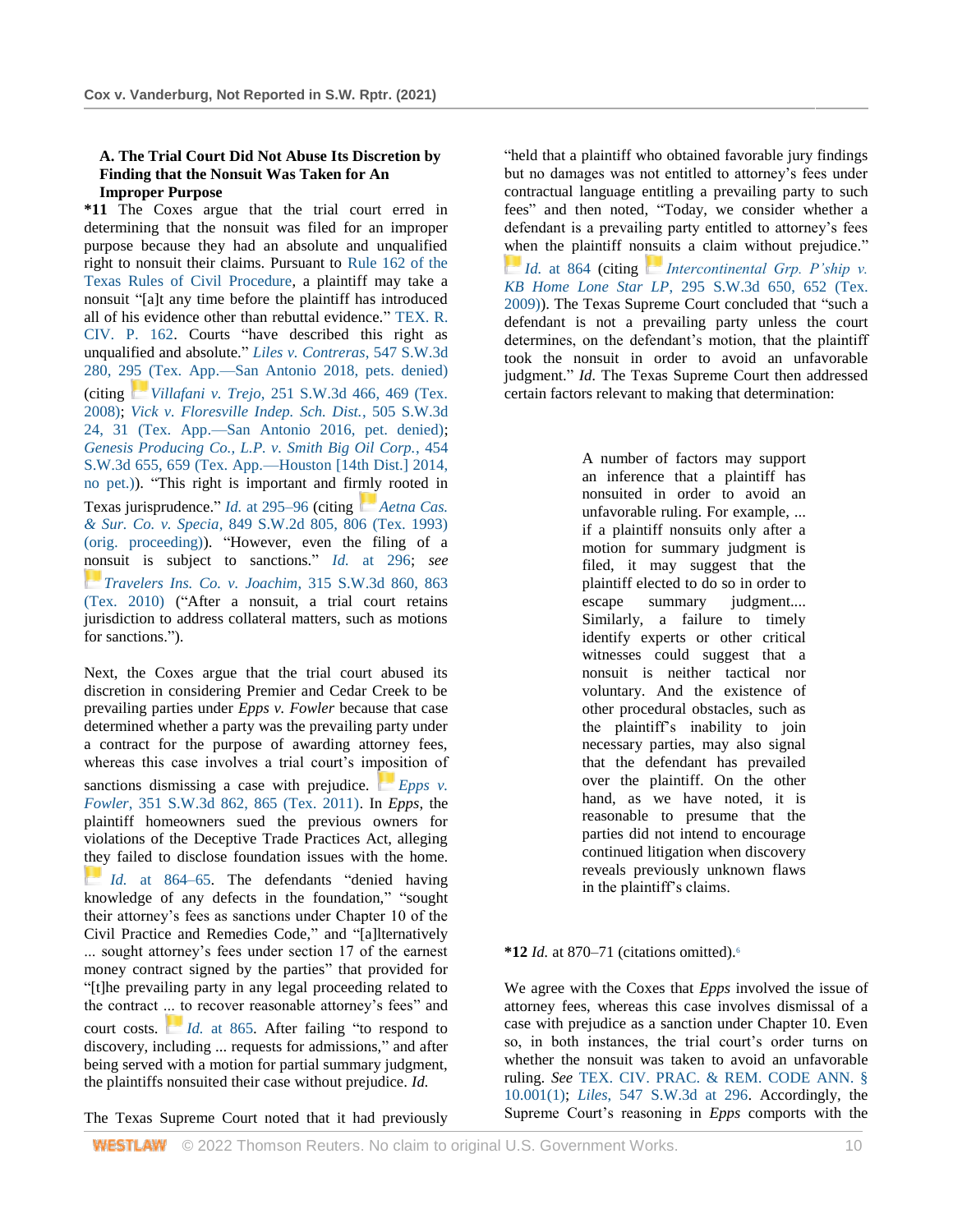conclusion that a nonsuit taken to avoid an unfavorable ruling on the merits can be considered filed for an improper purpose under Chapter 10, and several courts have looked to this language in determining the propriety of Chapter 10 sanctions following a nonsuit. *See [Sanchez](http://www.westlaw.com/Link/Document/FullText?findType=Y&serNum=2039586083&pubNum=0000999&originatingDoc=Ib34fd8700fe311ecaa7cf4d9113e8a97&refType=RP&originationContext=document&vr=3.0&rs=cblt1.0&transitionType=DocumentItem&contextData=(sc.Search))  v. Fiedler*[, No. 03-14-00182-CV, 2016 WL 4272111, at](http://www.westlaw.com/Link/Document/FullText?findType=Y&serNum=2039586083&pubNum=0000999&originatingDoc=Ib34fd8700fe311ecaa7cf4d9113e8a97&refType=RP&originationContext=document&vr=3.0&rs=cblt1.0&transitionType=DocumentItem&contextData=(sc.Search))  [\\*6 \(Tex. App.—Austin Aug. 11, 2016, pet. denied\) \(mem.](http://www.westlaw.com/Link/Document/FullText?findType=Y&serNum=2039586083&pubNum=0000999&originatingDoc=Ib34fd8700fe311ecaa7cf4d9113e8a97&refType=RP&originationContext=document&vr=3.0&rs=cblt1.0&transitionType=DocumentItem&contextData=(sc.Search))  [op.\);](http://www.westlaw.com/Link/Document/FullText?findType=Y&serNum=2039586083&pubNum=0000999&originatingDoc=Ib34fd8700fe311ecaa7cf4d9113e8a97&refType=RP&originationContext=document&vr=3.0&rs=cblt1.0&transitionType=DocumentItem&contextData=(sc.Search)) *Liles*[, 547 S.W.3d at 296.](http://www.westlaw.com/Link/Document/FullText?findType=Y&serNum=2044097005&pubNum=0004644&originatingDoc=Ib34fd8700fe311ecaa7cf4d9113e8a97&refType=RP&fi=co_pp_sp_4644_296&originationContext=document&vr=3.0&rs=cblt1.0&transitionType=DocumentItem&contextData=(sc.Search)#co_pp_sp_4644_296)

"Texas cases have recognized that a trial court may rely on circumstantial evidence and may take judicial notice of its case file in determining that pleadings were filed with an improper motive." *Sanchez*[, 2016 WL 4272111, at \\*5.](http://www.westlaw.com/Link/Document/FullText?findType=Y&serNum=2039586083&pubNum=0000999&originatingDoc=Ib34fd8700fe311ecaa7cf4d9113e8a97&refType=RP&originationContext=document&vr=3.0&rs=cblt1.0&transitionType=DocumentItem&contextData=(sc.Search)) Here, after considering its file, the trial court determined that the nonsuit was taken for an improper purpose. The trial court carefully considered the procedural history, the arguments of counsel, and the applicable law in reaching its decision. Specifically, the trial court noted that (1) Cedar Creek had previously been nonsuited, and was later added as a party after the Coxes filed untimely petitions without leave of court; (2) the Coxes nonsuited Premier and Cedar Creek during the hearing on their joint motion for summary judgment after the trial court granted their motions to strike the opinions in Corporal Miller's accident report, sustained objections to the Coxes' summary judgment evidence, and announced that it thought it had granted the motion to strike the late-filed petitions; (3) the Coxes re-filed the lawsuit by filing a new petition that had the same claims as the eleventh amended petition that was struck as untimely; (4) the Coxes' counsel filed an affidavit based on the unsubstantiated claim that Deal's testimony about Cedar Creek's involvement contained new information justifying bringing Cedar Creek back into the lawsuit after it had been nonsuited; and (5) the trial court was likely to grant Cedar Creek's motion for summary judgment. As a result, the trial court concluded that the nonsuit was filed in bad faith to avoid unfavorable rulings on the merits.

Most significantly, the Coxes' counsel admitted that the case was nonsuited to specifically avoid the trial court's decision to strike the tenth and eleventh amended petitions, which were the only petitions that would have brought Cedar Creek back into the lawsuit.<sup>7</sup> Thus, the trial court's conclusion that the Coxes nonsuited their case because it was likely to grant summary judgment in favor of Cedar Creek was firmly supported by the evidence. *See [I](https://1.next.westlaw.com/Link/RelatedInformation/Flag?documentGuid=Iedb9451828d511dd9876f446780b7bdc&transitionType=InlineKeyCiteFlags&originationContext=docHeaderFlag&Rank=1&ppcid=ae1f743d2432421aafa26111c89e77c1&contextData=(sc.Search))n re Team Rocket*[, 256 S.W.3d at 260](https://1.next.westlaw.com/Link/RelatedInformation/Flag?documentGuid=Iedb9451828d511dd9876f446780b7bdc&transitionType=InlineKeyCiteFlags&originationContext=docHeaderFlag&Rank=1&ppcid=ae1f743d2432421aafa26111c89e77c1&contextData=(sc.Search)) ("a decision on the merits cannot be circumvented by nonsuiting and refiling the case").

**\*13** The struck petitions also added new theories of negligence against Premier. The timing of the nonsuit, which occurred (1) in the middle of argument on Premier's and Cedar Creek's jointly filed, no-evidence and traditional motions for summary judgment, (2) after the trial court granted their motions to exclude opinions from Corporal Miller's accident report, (3) after the trial court sustained defendants' objections to the Coxes' summary judgment evidence, and (4) after it had quashed the Coxes' attempt to depose Cedar Creek's corporate representative, also supports the finding of a decision to avoid the merits. Even though the Coxes had conducted extensive discovery and were less than forty-five days before trial, they nonsuited their case and refiled it in the same court so that they could raise new claims of negligence that, unlike prior claims, were not based on holding Premier and Cedar Creek responsible for **Vanderburg's** actions. Those new claims against both parties were filed well after the pleading and discovery deadlines in the original case had expired. Contrary to the Coxes' argument, the evidence supported the trial court's conclusion that the additions in the struck pleadings were not based on any newly discovered evidence because the Coxes were aware of all relevant facts of the case, including Premier's and Cedar Creek's involvement, before the discovery deadline. Because the new lawsuit would restart the clock and would provide for additional discovery on new claims even though several continuances had been granted in this case, the trial court could also find that the new lawsuit was filed to harass or to cause unnecessary delay or needless increase in the cost of litigation.

As a result, we find no abuse of discretion in the trial court's finding that Premier and Cedar Creek met their burden of showing that the nonsuit was taken for an improper purpose. Thus, the decision to award sanctions was proper.

#### **B. Justness of the Sanctions**

Next, we determine whether the sanction of dismissal with prejudice was just. "[I]mposition of sanctions is just" when (1) there is a "direct relationship ... between the offensive conduct and the sanction imposed" and (2) the sanctions are not excessive, i.e., "[t]he punishment ... fit[s] the crime." *[TransAmerican Nat. Gas Corp.](https://1.next.westlaw.com/Link/RelatedInformation/Flag?documentGuid=Idee0d5a9e7d411d98ac8f235252e36df&transitionType=InlineKeyCiteFlags&originationContext=docHeaderFlag&Rank=1&ppcid=ae1f743d2432421aafa26111c89e77c1&contextData=(sc.Search))*, 811 [S.W.2d at 917.](http://www.westlaw.com/Link/Document/FullText?findType=Y&serNum=1991112451&pubNum=0000713&originatingDoc=Ib34fd8700fe311ecaa7cf4d9113e8a97&refType=RP&fi=co_pp_sp_713_917&originationContext=document&vr=3.0&rs=cblt1.0&transitionType=DocumentItem&contextData=(sc.Search)#co_pp_sp_713_917)

The Coxes do not assert the lack of a direct relationship between the improper conduct and the sanctions imposed. The offensive conduct was the taking of a nonsuit to avoid unfavorable rulings, including the trial court's pleading deadline and the impending summary judgment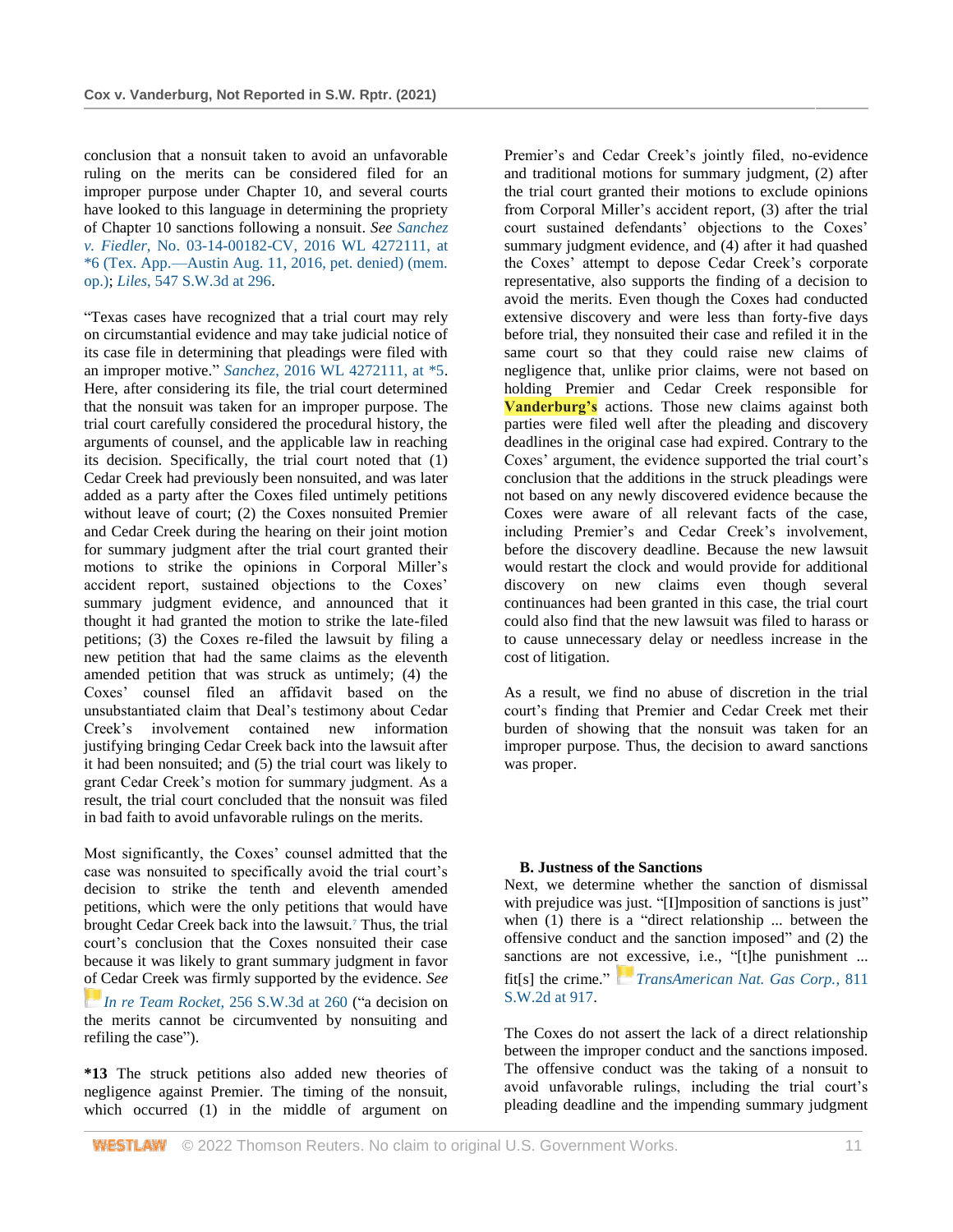ruling against the Coxes. Since the sanction of deeming the nonsuit to be with prejudice bore a direct relationship to the offensive conduct, and the Coxes fail to argue otherwise, we find that the first factor in determining if the sanction was just has been met.

Moreover, Premier's and Cedar Creek's motions for sanctions provided alternatives to a dismissal of the lawsuit with prejudice, including monetary sanctions. The trial court's order recited that it considered lesser sanctions but rejected them after "Plaintiffs' counsel argued against the imposition of any conditions on the second suit." As a result, based on the record, the trial court determined that dismissal with prejudice was the only means to prevent the Coxes from "avoiding a decision on the merits and circumventing a prior Order." Those findings were not specifically challenged below.

For the first time on appeal, the Coxes argue that the trial court should have considered and imposed lesser sanctions. Because the Coxes did not raise their complaint to the trial court, this issue is unpreserved. *See* [TEX. R.](http://www.westlaw.com/Link/Document/FullText?findType=L&pubNum=1005293&cite=TXRRAPR33.1&originatingDoc=Ib34fd8700fe311ecaa7cf4d9113e8a97&refType=LQ&originationContext=document&vr=3.0&rs=cblt1.0&transitionType=DocumentItem&contextData=(sc.Search))  [APP. P. 33.1;](http://www.westlaw.com/Link/Document/FullText?findType=L&pubNum=1005293&cite=TXRRAPR33.1&originatingDoc=Ib34fd8700fe311ecaa7cf4d9113e8a97&refType=LQ&originationContext=document&vr=3.0&rs=cblt1.0&transitionType=DocumentItem&contextData=(sc.Search)) *Sanchez*[, 2016 WL 4272111, at \\*9](http://www.westlaw.com/Link/Document/FullText?findType=Y&serNum=2039586083&pubNum=0000999&originatingDoc=Ib34fd8700fe311ecaa7cf4d9113e8a97&refType=RP&originationContext=document&vr=3.0&rs=cblt1.0&transitionType=DocumentItem&contextData=(sc.Search)) (citing *[W](https://1.next.westlaw.com/Link/RelatedInformation/Flag?documentGuid=I3356053d929611e0b63e897ab6fa6920&transitionType=InlineKeyCiteFlags&originationContext=docHeaderFlag&Rank=1&ppcid=ae1f743d2432421aafa26111c89e77c1&contextData=(sc.Search))erley v. Cannon*[, 344 S.W.3d 527, 535 \(Tex.](https://1.next.westlaw.com/Link/RelatedInformation/Flag?documentGuid=I3356053d929611e0b63e897ab6fa6920&transitionType=InlineKeyCiteFlags&originationContext=docHeaderFlag&Rank=1&ppcid=ae1f743d2432421aafa26111c89e77c1&contextData=(sc.Search))  [App.—El Paso 2011, no pet.\)\)](http://www.westlaw.com/Link/Document/FullText?findType=Y&serNum=2025432356&pubNum=0004644&originatingDoc=Ib34fd8700fe311ecaa7cf4d9113e8a97&refType=RP&fi=co_pp_sp_4644_535&originationContext=document&vr=3.0&rs=cblt1.0&transitionType=DocumentItem&contextData=(sc.Search)#co_pp_sp_4644_535) (finding that preservation of error in the trial court is a prerequisite for presenting a complaint about the consideration of lesser sanctions on appeal); *see also [Akhtar v. Leawood HOA, Inc.](http://www.westlaw.com/Link/Document/FullText?findType=Y&serNum=2041795603&pubNum=0004644&originatingDoc=Ib34fd8700fe311ecaa7cf4d9113e8a97&refType=RP&fi=co_pp_sp_4644_820&originationContext=document&vr=3.0&rs=cblt1.0&transitionType=DocumentItem&contextData=(sc.Search)#co_pp_sp_4644_820)*, 525 [S.W.3d 814, 820–21 \(Tex. App.—Houston \[14th Dist.\]](http://www.westlaw.com/Link/Document/FullText?findType=Y&serNum=2041795603&pubNum=0004644&originatingDoc=Ib34fd8700fe311ecaa7cf4d9113e8a97&refType=RP&fi=co_pp_sp_4644_820&originationContext=document&vr=3.0&rs=cblt1.0&transitionType=DocumentItem&contextData=(sc.Search)#co_pp_sp_4644_820)  [2017, no pet.\)](http://www.westlaw.com/Link/Document/FullText?findType=Y&serNum=2041795603&pubNum=0004644&originatingDoc=Ib34fd8700fe311ecaa7cf4d9113e8a97&refType=RP&fi=co_pp_sp_4644_820&originationContext=document&vr=3.0&rs=cblt1.0&transitionType=DocumentItem&contextData=(sc.Search)#co_pp_sp_4644_820) (citing *[Approximately \\$5,602.00 v. State](http://www.westlaw.com/Link/Document/FullText?findType=Y&serNum=2019263693&pubNum=0000999&originatingDoc=Ib34fd8700fe311ecaa7cf4d9113e8a97&refType=RP&originationContext=document&vr=3.0&rs=cblt1.0&transitionType=DocumentItem&contextData=(sc.Search))*, [No. 14-08-00359-CV, 2009 WL 1886127, at \\*1 \(Tex.](http://www.westlaw.com/Link/Document/FullText?findType=Y&serNum=2019263693&pubNum=0000999&originatingDoc=Ib34fd8700fe311ecaa7cf4d9113e8a97&refType=RP&originationContext=document&vr=3.0&rs=cblt1.0&transitionType=DocumentItem&contextData=(sc.Search))  [App.—Houston \[14th Dist.\] July 2, 2009, no pet.\) \(mem.](http://www.westlaw.com/Link/Document/FullText?findType=Y&serNum=2019263693&pubNum=0000999&originatingDoc=Ib34fd8700fe311ecaa7cf4d9113e8a97&refType=RP&originationContext=document&vr=3.0&rs=cblt1.0&transitionType=DocumentItem&contextData=(sc.Search))  [op.\)\)](http://www.westlaw.com/Link/Document/FullText?findType=Y&serNum=2019263693&pubNum=0000999&originatingDoc=Ib34fd8700fe311ecaa7cf4d9113e8a97&refType=RP&originationContext=document&vr=3.0&rs=cblt1.0&transitionType=DocumentItem&contextData=(sc.Search)) ("holding complaint that trial court abused its discretion by imposing death penalty sanctions was not preserved for appellate review where issue on appeal did not comport with those presented in motion for new trial").<sup>8</sup>

**\*14** We find that the Coxes waived their complaint that lesser sanctions were available. In light of our other conclusions, we find that the trial court did not abuse its discretion by dismissing the Coxes' claims with prejudice. As a result, we overrule the Coxes' point of error relating to the sanction of dismissal with prejudice.

**V. The Trial Court Did Not Err by Declaring Premier and Cedar Creek Prevailing Parties**

Because we have found the sanction of dismissal with prejudice was proper under Chapter 10, we next discuss whether the trial court properly found that Premier and Cedar Creek were prevailing parties. The Texas Supreme Court held "that a defendant may be a prevailing party when a plaintiff nonsuits without prejudice if the trial court determines, on the defendant's motion, that the nonsuit was taken to avoid an unfavorable ruling on the merits." *[E](https://1.next.westlaw.com/Link/RelatedInformation/Flag?documentGuid=Iaaf125d2d21d11e0bc27967e57e99458&transitionType=InlineKeyCiteFlags&originationContext=docHeaderFlag&Rank=1&ppcid=ae1f743d2432421aafa26111c89e77c1&contextData=(sc.Search))pps*[, 351 S.W.3d at 870.](https://1.next.westlaw.com/Link/RelatedInformation/Flag?documentGuid=Iaaf125d2d21d11e0bc27967e57e99458&transitionType=InlineKeyCiteFlags&originationContext=docHeaderFlag&Rank=1&ppcid=ae1f743d2432421aafa26111c89e77c1&contextData=(sc.Search))

Because this case did not involve the question of who prevailed under a contract, the Coxes argue that the *Epps* rule does not apply. Yet, the parties' contract in *Epps* did not define the term "prevailing party," leading to the analysis of the term based on its plain, generally accepted meaning. *[I](https://1.next.westlaw.com/Link/RelatedInformation/Flag?documentGuid=Iaaf125d2d21d11e0bc27967e57e99458&transitionType=InlineKeyCiteFlags&originationContext=docHeaderFlag&Rank=1&ppcid=ae1f743d2432421aafa26111c89e77c1&contextData=(sc.Search))d.* [at 866.](https://1.next.westlaw.com/Link/RelatedInformation/Flag?documentGuid=Iaaf125d2d21d11e0bc27967e57e99458&transitionType=InlineKeyCiteFlags&originationContext=docHeaderFlag&Rank=1&ppcid=ae1f743d2432421aafa26111c89e77c1&contextData=(sc.Search)) Here, Premier and Cedar Creek were declared prevailing parties under Chapter 10, which states, "The court may award to a prevailing party on a motion under this section ... all costs for inconvenience, harassment, and out of pocket expenses incurred or caused by the subject litigation." [TEX. CIV. PRAC. &](http://www.westlaw.com/Link/Document/FullText?findType=L&pubNum=1000170&cite=TXCPS10.002&originatingDoc=Ib34fd8700fe311ecaa7cf4d9113e8a97&refType=SP&originationContext=document&vr=3.0&rs=cblt1.0&transitionType=DocumentItem&contextData=(sc.Search)#co_pp_4b24000003ba5)  [REM. CODE ANN. § 10.002\(c\).](http://www.westlaw.com/Link/Document/FullText?findType=L&pubNum=1000170&cite=TXCPS10.002&originatingDoc=Ib34fd8700fe311ecaa7cf4d9113e8a97&refType=SP&originationContext=document&vr=3.0&rs=cblt1.0&transitionType=DocumentItem&contextData=(sc.Search)#co_pp_4b24000003ba5) Because both *Epps* and Chapter 10 involve the issue of identifying a prevailing party after a nonsuit, we find *Epps* applicable to our analysis here.

In *Epps*, the Texas Supreme Court wrote, "[W]e have no doubt that a defendant who is the beneficiary of a nonsuit with prejudice would be a prevailing party." *[E](https://1.next.westlaw.com/Link/RelatedInformation/Flag?documentGuid=Iaaf125d2d21d11e0bc27967e57e99458&transitionType=InlineKeyCiteFlags&originationContext=docHeaderFlag&Rank=1&ppcid=ae1f743d2432421aafa26111c89e77c1&contextData=(sc.Search))pps*[, 351](https://1.next.westlaw.com/Link/RelatedInformation/Flag?documentGuid=Iaaf125d2d21d11e0bc27967e57e99458&transitionType=InlineKeyCiteFlags&originationContext=docHeaderFlag&Rank=1&ppcid=ae1f743d2432421aafa26111c89e77c1&contextData=(sc.Search))  [S.W.3d at 868.](http://www.westlaw.com/Link/Document/FullText?findType=Y&serNum=2025963685&pubNum=0004644&originatingDoc=Ib34fd8700fe311ecaa7cf4d9113e8a97&refType=RP&fi=co_pp_sp_4644_868&originationContext=document&vr=3.0&rs=cblt1.0&transitionType=DocumentItem&contextData=(sc.Search)#co_pp_sp_4644_868) "The res judicata effect of a nonsuit with prejudice works a permanent, inalterable change in the parties' legal relationship to the defendant's benefit: the defendant can never again be sued by the plaintiff or its privies for claims arising out of the same subject matter. *[I](https://1.next.westlaw.com/Link/RelatedInformation/Flag?documentGuid=Iaaf125d2d21d11e0bc27967e57e99458&transitionType=InlineKeyCiteFlags&originationContext=docHeaderFlag&Rank=1&ppcid=ae1f743d2432421aafa26111c89e77c1&contextData=(sc.Search))d.* [at 868–69.](https://1.next.westlaw.com/Link/RelatedInformation/Flag?documentGuid=Iaaf125d2d21d11e0bc27967e57e99458&transitionType=InlineKeyCiteFlags&originationContext=docHeaderFlag&Rank=1&ppcid=ae1f743d2432421aafa26111c89e77c1&contextData=(sc.Search)) Here, because the trial court granted Premier's and Cedar Creek's sanctions motion after finding that the Coxes' nonsuit was taken to avoid an unfavorable ruling on the merits, the determination that Premier and Cedar Creek were prevailing parties was proper.<sup>9</sup>

## **VI. Conclusion**

We affirm the trial court's dismissal of the Coxes' claims with prejudice.

#### **All Citations**

Not Reported in S.W. Rptr., 2021 WL 4055487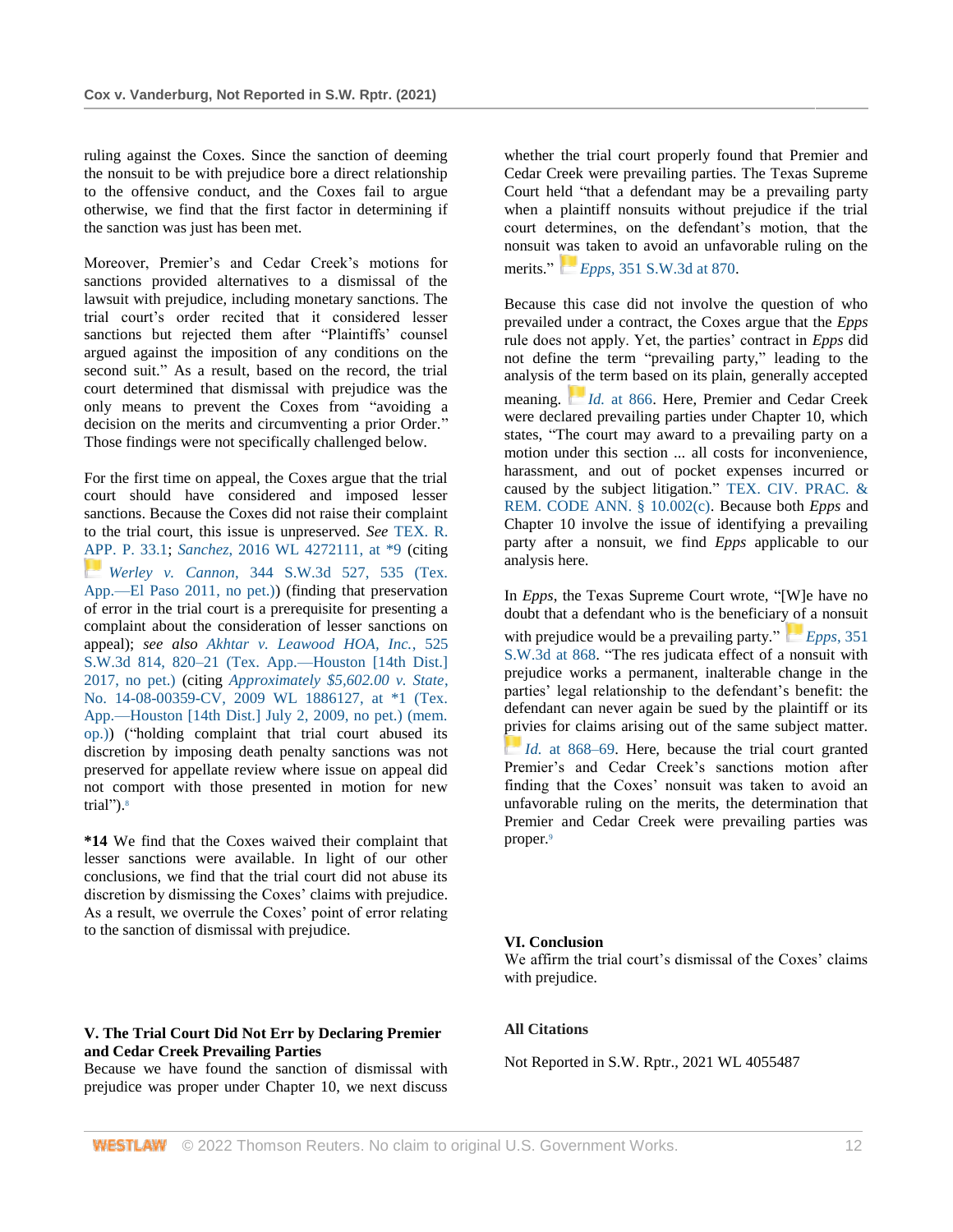# **Footnotes**

- $1$  After the nonsuit, the Coxes re-filed their claims in a new lawsuit. In companion cause number 06-21-00015-CV, the Coxes argued that the trial court erred in finding that the newly filed suit was barred by res judicata.
- <sup>2</sup> The footnote read,

Plaintiffs originally filed suit on December 3, 2018. The case was assigned to Judge Biard. *See Edward Cox and Theresa Cox v. Franklin Micah May Vanderburg*, Cause No. CV43881; In the 62nd Judicial District Court of Hopkins County, Texas. Plaintiffs subsequently non-suited that case without prejudice, and within the statute of limitations. No counterclaims were pending at the time of the non-suit. If this lawsuit is assigned to the 8th Judicial District Court, Plaintiffs agree to an intra-county transfer, in order to have this case heard by Judge Biard. Further, Plaintiffs agree to have Cedar Creek's motion for summary judgment, which was previously and fully briefed, re-noticed for an oral hearing at a time convenient for the Court and counsel.

- <sup>3</sup> On April 21, 2020, after the deadline for filing pleadings, the Coxes filed a ninth amended petition that dropped **Vanderburg** and De Cruz as defendants and included the same claims against Premier and Cedar Creek that were filed in the eighth amended petition.
- <sup>4</sup> After the nonsuit, the trial court signed an order on October 26 granting the motions to strike the tenth and eleventh amended petitions.
- <sup>5</sup> The Coxes challenged findings of fact seven, eleven, and fifteen through seventeen and conclusions of law one through seven, eleven, and twelve.
- $6$  This language was based on prior Texas Supreme Court opinions concluding that a plaintiff cannot use the procedural vehicle of nonsuiting a case to avoid unfavorable rulings. *[In re Team Rocket](https://1.next.westlaw.com/Link/RelatedInformation/Flag?documentGuid=Iedb9451828d511dd9876f446780b7bdc&transitionType=InlineKeyCiteFlags&originationContext=docHeaderFlag&Rank=1&ppcid=ae1f743d2432421aafa26111c89e77c1&contextData=(sc.Search))*, 256 S.W.3d [257, 259–60 \(Tex. 2008\) \(orig. proceeding\)](http://www.westlaw.com/Link/Document/FullText?findType=Y&serNum=2016165314&pubNum=0004644&originatingDoc=Ib34fd8700fe311ecaa7cf4d9113e8a97&refType=RP&fi=co_pp_sp_4644_259&originationContext=document&vr=3.0&rs=cblt1.0&transitionType=DocumentItem&contextData=(sc.Search)#co_pp_sp_4644_259) (finding that a nonsuit after an unfavorable venue ruling is improper).
- $7$  The Coxes complain that there was no written order striking the petitions at the time of the nonsuit. However, the affidavit of their counsel states, "Shortly after the Court informed the parties that it had granted the motion to strike and that the case would be continued, I announced to the Court that Plaintiffs were non-suiting all claims ...." Because the record shows that counsel believed that the trial court would strike the late-filed petitions before the nonsuit, we find that a written order striking the petitions was not a prerequisite to the finding that the nonsuit was taken for an improper purpose.
- <sup>8</sup> The Coxes argued in their response to the motions for sanctions that the record did not show egregious enough conduct to warrant entry of death penalty sanctions because no sanctions of any kind were warranted. The motion did not argue that death penalty sanctions would be excessive if the trial court found sanctionable conduct, and none of the Coxes' filings with the trial court discussed the imposition of lesser sanctions. As previously discussed, the trial court's findings of bad faith and the conclusion that the nonsuit was taken to circumvent unfavorable rulings were not abuses of discretion.
- 9 In companion cause number 06-21-00015-CV, we discuss the res judicata effect of the ruling on the Coxes' new lawsuit.